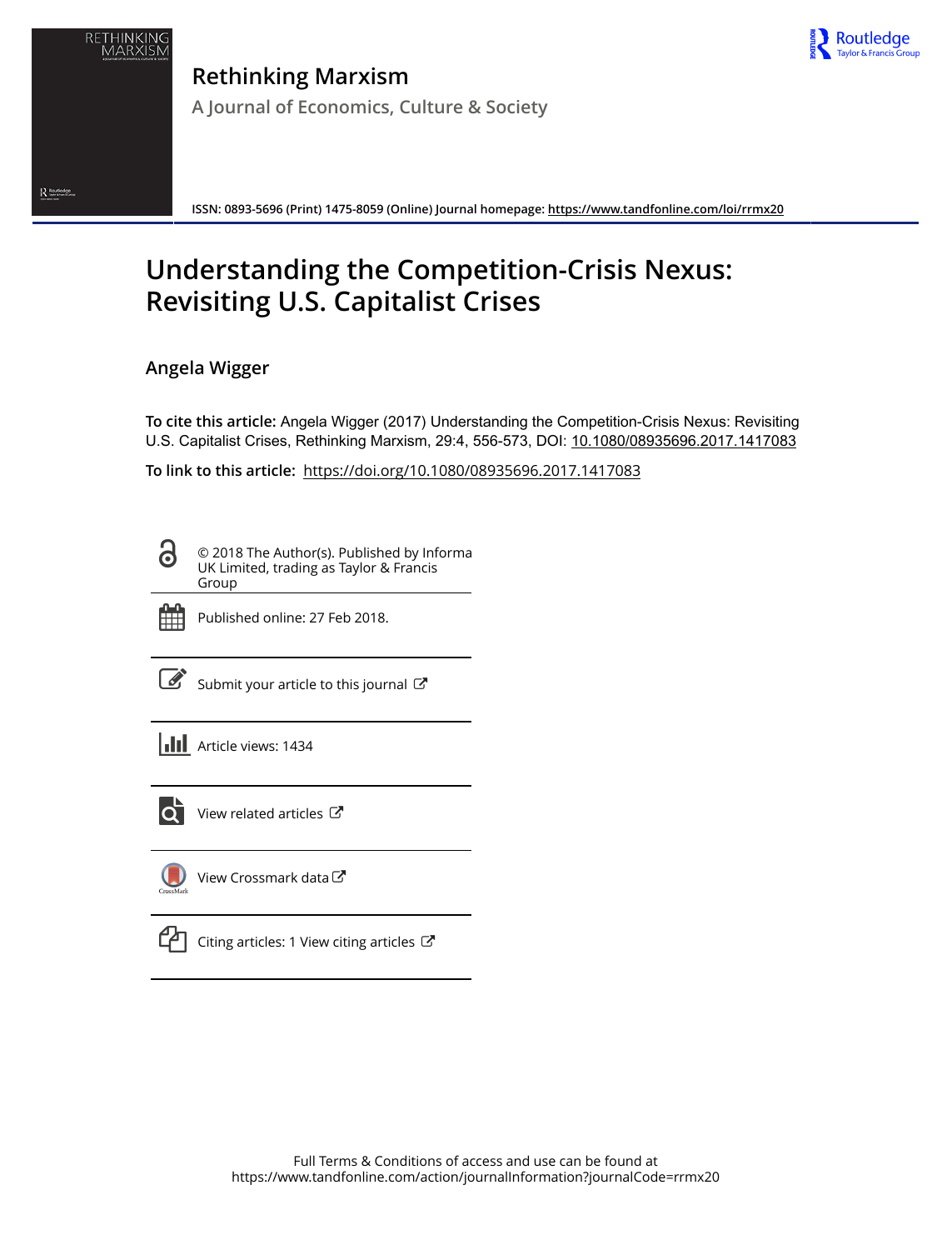## <span id="page-1-0"></span>Understanding the Competition-Crisis Nexus: Revisiting U.S. Capitalist Crises

## Angela Wigger

The role of competition is a frequently overlooked yet important feature for understanding the crisis-ridden nature of capitalism. One of the approaches that has consistently highlighted the nature and impact of capitalist competition in different historical periods is that of the social structure of accumulation (or SSA). Building on the understanding that intensified capitalist competition can indeed co-constitute capitalist crises, this essay further theorizes the competition-crisis nexus by linking capitalist competition to the structural problem of overaccumulation. It then reconstructs the role of intensified capitalist competition during the decline of the monopoly and post–World War II SSAs and in the current phase of neoliberal capitalism in the United States while focusing on antitrust and financial-market rules as part of the wider institutional settings that inhibit or facilitate the process of capital accumulation in each period.

Key Words: Capitalism, Competition, Crisis, Monopoly, Overaccumulation

Mainstream economists tend to portray capitalist competition as a force that elevates society to ever-higher levels of economic growth and wealth. The usual argument is that competition compels capitalists to generate innovative and better quality products at prices that converge with marginal production costs, ultimately benefitting consumers. Marxist accounts, in contrast, point to the resulting antagonistic social relations and to hierarchies in wealth and power. Accordingly, capitalist competition for profits, resources, and markets disunites more than it unites: it pits capitalists not only against each other but also against labor and, in the presence of a reserve army of un- or underemployed, labor against labor as well. However, the nature and impact of capitalist competition seldom surfaces as a central feature in understanding capitalism's crisis-ridden nature—despite invaluable Marxist contributions on the inherent contradictions of capital accumulation and recurring capitalist crises (see Clarke [1994](#page-16-0); Dunn [2011;](#page-16-0) Norton [2013\)](#page-18-0). One strand of literature that has consistently analyzed the role of competition in relation to capitalist crises is the approach taken by those analyzing the social structure of accumulation (or SSA; see Kotz, McDonough, and Reich [1994](#page-17-0); Kotz [2002](#page-17-0); Lippit [2005](#page-17-0); McDonough and Nardone [2006;](#page-17-0) McDonough, Reich, and Kotz [2010](#page-18-0)).

© 2018 The Author(s). Published by Informa UK Limited, trading as Taylor & Francis Group This is an Open Access article distributed under the terms of the Creative Commons Attribution-NonCommercial-NoDerivatives License [\(http://creativecommons.org/licenses/by-nc-nd/4.0/](http://creativecommons.org/licenses/by-nc-nd/4.0/)), whi[ch](http://www.tandfonline.com) permits non-commercial re-use, distribution, and reproduction in any medium, provided the original work is properly cited, and is not altered, transformed, or built upon in any way.

Routledge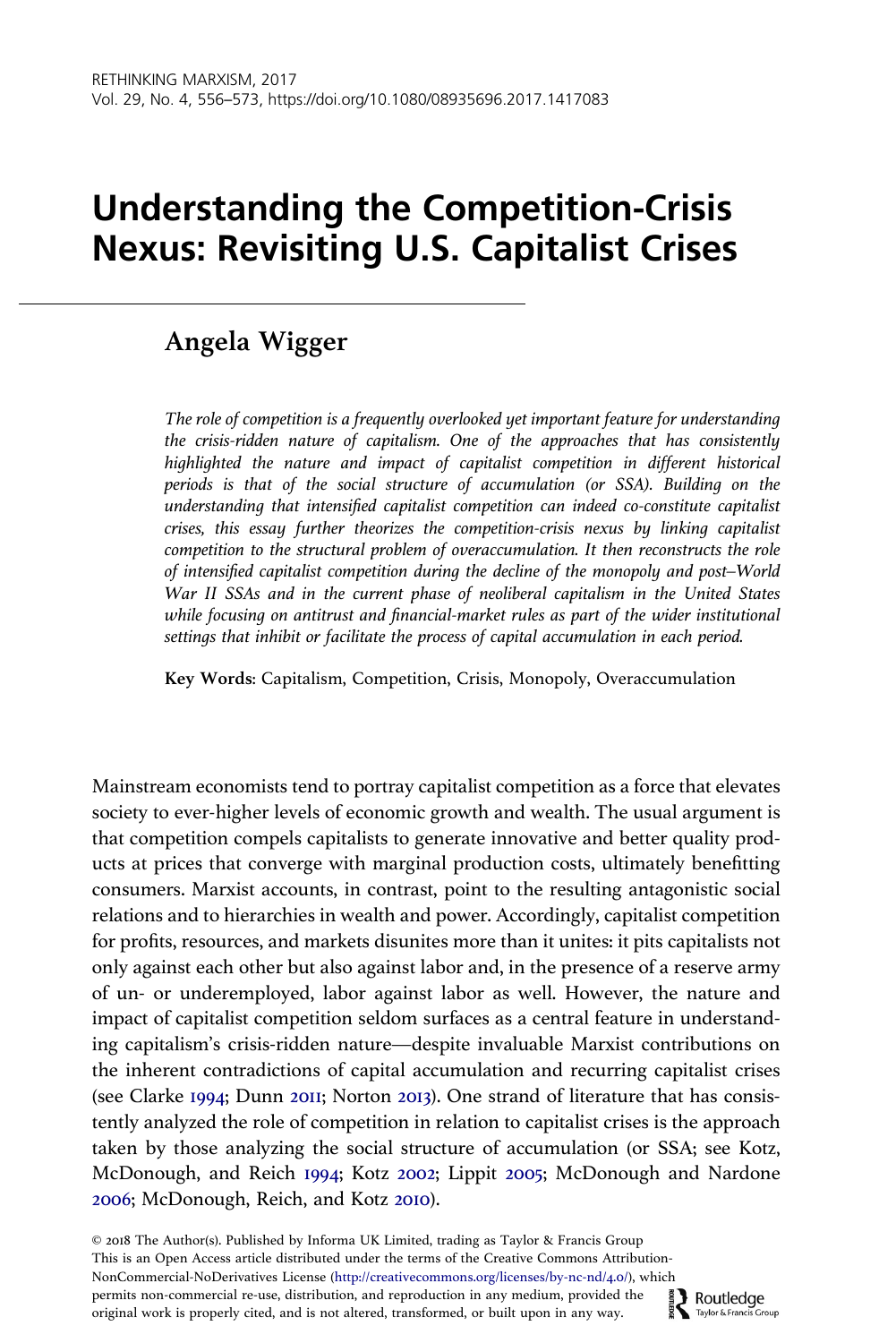<span id="page-2-0"></span>The SSA approach emerged in the aftermath of the economic crisis in the 1970s, when a new cohort of Marxist and Marxist-inspired scholars in the United States sought to explain why the rapid and steady economic expansion of the postwar era had come to a halt (Gordon [1978;](#page-16-0) Gordon, Edwards, and Reich [1982](#page-16-0)). Drawing on historical materialism, Keynesianism, and institutionalist perspectives in the tradition of Veblen and Commons, as well as Kondratieff's long-wave theory and Schumpeter's work, SSA scholars attributed much explanatory power to the role of capitalist institutions in economic expansion and stagnation. Similar to their European counterpart, the French Regulation School, SSA scholars broke with narrow economic theories that consistently ignored the interplay between capital accumulation and social-power relations, political struggles, and ideology. Although sharing a Marxist pedigree, they loosened up some of the determinate logics of capital accumulation central to more traditional Marxist frameworks. Instead, they gave ontological primacy to the institutional prerequisites for capitalist renewal after a crisis. Crises were understood as periods of heightened political contestation in which capitalism undergoes structural change. The notion "social structure of accumulation" hence refers to the wide range of political, economic, and cultural institutions that stabilize a lengthy period of continued capital accumulation and economic growth after a crisis (Gordon, Edwards, and Reich [1982](#page-16-0), 22– 6). In contrast to most institutionalist theories—for example, the varieties of capitalism perspective, in which references to capitalism are merely a rhetorical assertion—the SSA approach understands institutions as embedded in rather than separate or insulated from capitalism (see also Bruff [2011,](#page-16-0) 486). By focusing on both structural capitalist developments and institutions that enable capital accumulation over time, the SSA approach offers an intermediate level of analysis that is "more general and abstract than a detailed historical account of capitalist development" but at the same time also "more specific and concrete than the usual abstract theory of capitalism-in-general" (Kotz [1994b](#page-17-0), 87).

SSA scholars have paid much attention to the nature and impact of capitalist competition in their analyses of different SSAs and have found that muted competition constitutes phases of economic growth and expansion whereas excessive competition constitutes reduced profitability and ultimately systemic crises. This essay corroborates that intense capitalist competition can indeed spur crises, yet it also seeks to go beyond SSA scholarship by further advancing the competition-crisis nexus, notably by linking intensified competition both to the structural problem of overaccumulation and also to the possibility for finance-led accumulation to be a temporary outlet. It argues moreover that SSA scholars have not fully unfolded the role of competition in the current crisis, or else they mention competition in passing only (e.g., Kotz [2009](#page-17-0); [2013\)](#page-17-0). In addition, as Kotz and McDonough ([2010,](#page-17-0) 95) themselves admit, only superficial attention has been paid to antitrust rules and their enforcement as central institutions regulating the intensity of competition. This essay seeks to remedy those shortcomings. At the same time, the aim is not to propagate a single crisis theory revolving around capitalist competition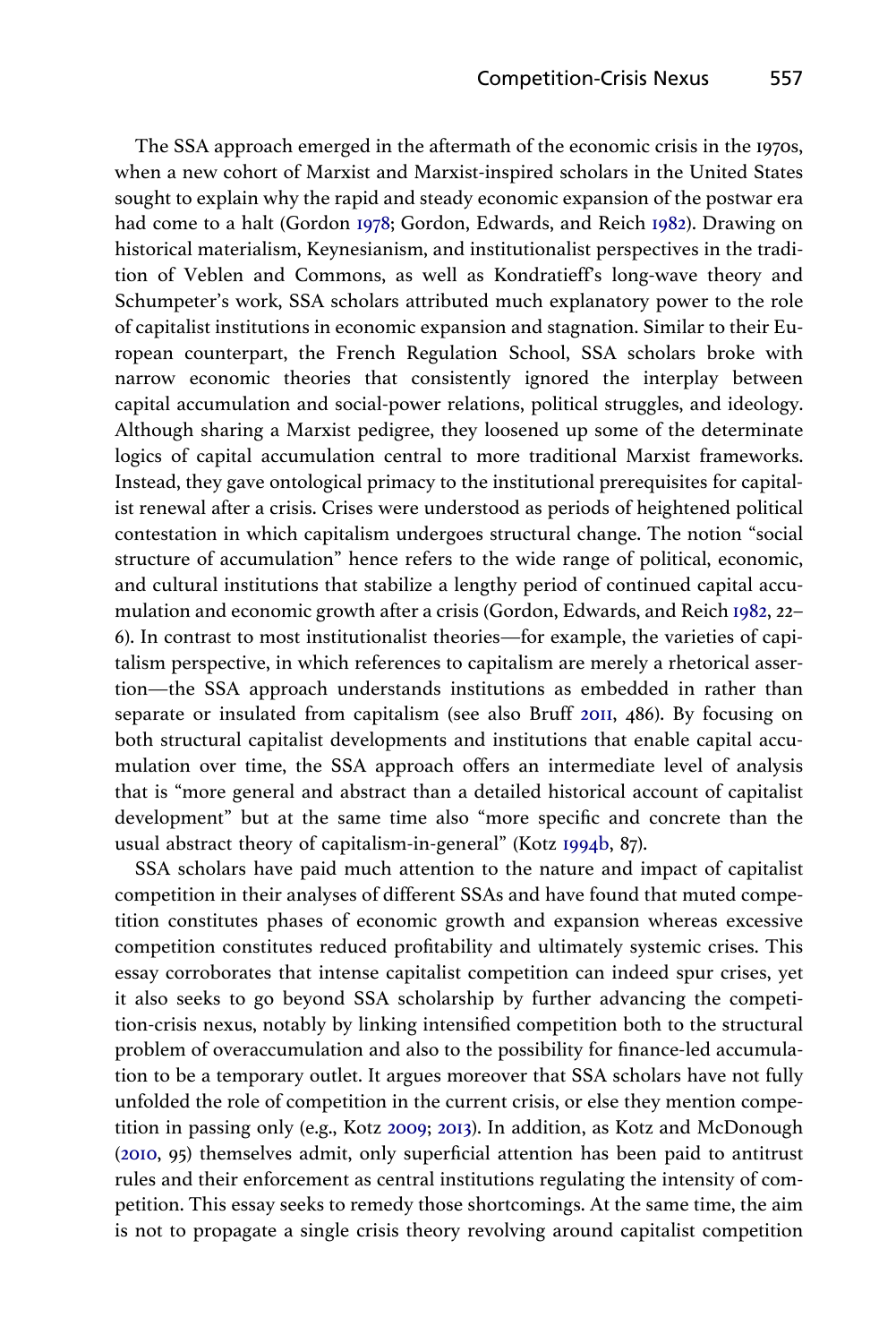<span id="page-3-0"></span>but rather to reveal the importance of the crisis as engendering tensions that arise from it—in conjunction with state institutions that seek to contain or unleash capitalist competition. Arguably, antitrust and financial regulations are but two institutions in a wider institutional setting; yet, as will be shown, they can serve as a proxy for prevailing views at a particular historical juncture on how to organize the economic realm.

After a theoretical discussion of the competition-crisis nexus, the essay sketches the nature of competition in the U.S. context of monopoly and post–World War II SSAs. It assesses how intensified competition contributed to the decline of these growth periods, while taking into account the role of antitrust and financialmarket regulatory institutions. The essay subsequently looks at how intensified competition has played a part in the current crisis, again accounting for antitrust and financial-market regulation.

### Theoretical Elaborations on the Competition-Crisis Nexus

SSA scholarship identified intense capitalist competition as a factor that can exacerbate contradictions in the accumulation of capital. Gordon (1980, 13), for example, proposed that "some moderation of competition is necessary to prevent the kind of economic instability which would undermine accumulation," and Kotz ([1994a,](#page-17-0) 56) argued that institutional structures that "prevent intra-industry rivalry from undermining the realization of surplus value" are indispensable for a sustained, expanded reproduction of capital. As will be argued below, the competition-crisis nexus can be advanced further in relation to the structural problem of overaccumulation, also referred to as the "capital surplus absorption problem," which points to the lack of attractive outlets for capital owners to profitably reinvest past profits in the production sphere (Harvey [2006](#page-16-0)). Overaccumulation can manifest in the overproduction of commodities, falling prices, unused productive capacity, or in the form of a savings glut or surplus labor (Harvey [2016](#page-17-0), 62–3).

Two mutually reinforcing trends are important for understanding the intense link between capitalist competition and overaccumulation. In a first trend, within capitalism, production is primarily undertaken for the sake of exchange value, with use value merely being a byproduct, which is why capitalist competition all too often centers primarily on price competition. The competitive lowering of prices reduces the portion of realized surplus value, and this amplifies class antagonisms in the form of downward pressure on wages. As Marx ([1965,](#page-17-0) 626) noted, "The battle of competition is fought by the cheapening of commodities. The cheapness of commodities depends, all other circumstances remaining the same, on the productivity of labour." Productivity can be increased through so-called efficiency gains in the form of labor-saving technologies or by reducing variable production costs. This reduction may include the costs of labor in the form of increased noncompensation of a portion of labor time (such as unpaid overtime), in the form of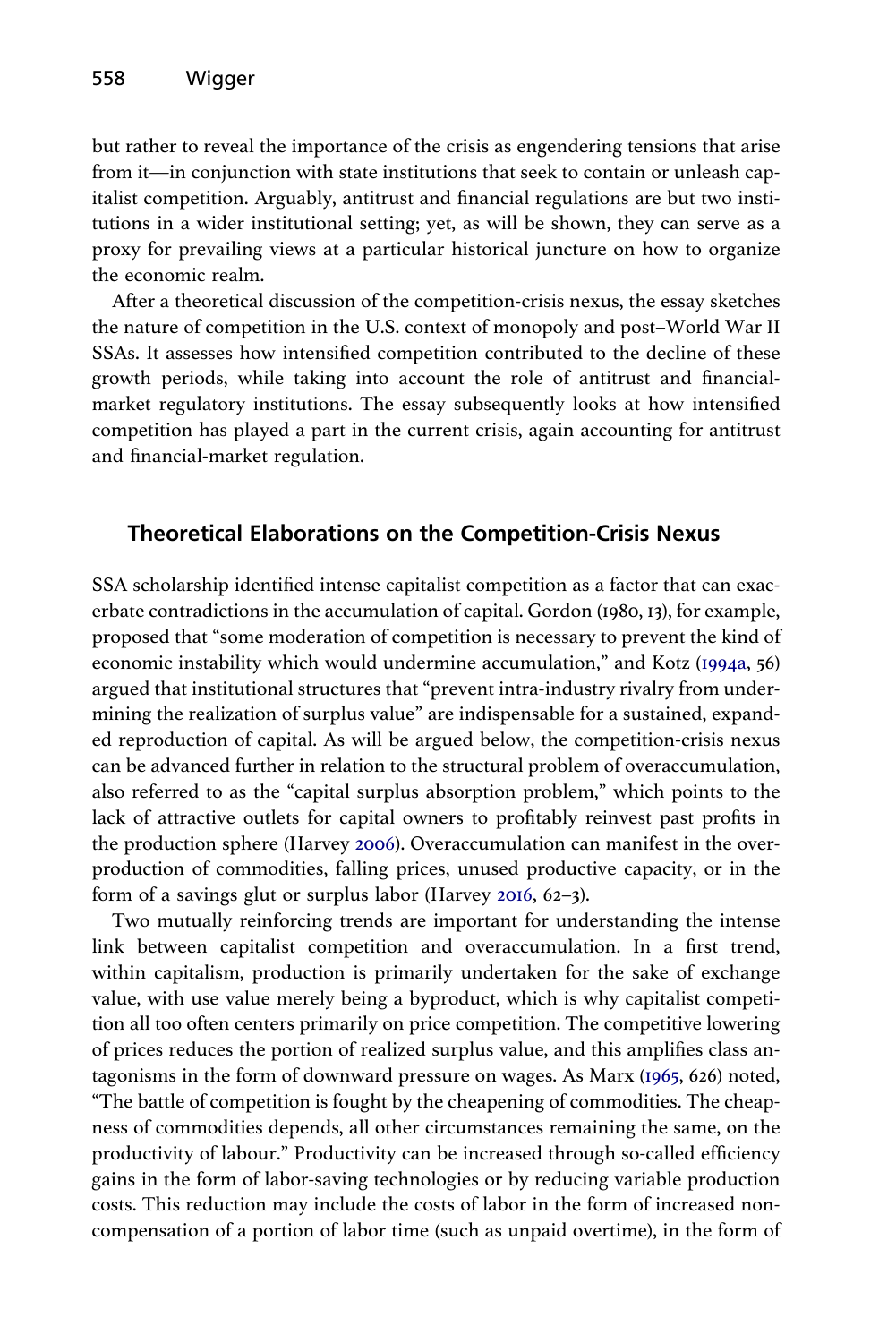<span id="page-4-0"></span>(below-)subsistence wages, or more generally through the degradation of working conditions. Staying ahead of rival capitalists thus ultimately deflates labor. In its most intense form, competition can create a self-reinforcing downward spiral of cutting wages and eliminating jobs, thereby also constraining aggregate demand.

In a second trend, once capitalists cannot further devalue labor, the competitive lowering of prices tempers not only profit rates but also future profit expectations and thereby the propensity to invest in new production capacities (Crotty [1993\)](#page-16-0). The coercive nature of competition can precipitate what Harvey ([2010,](#page-16-0) 29) called a peculiar combination of low profits, low wages, and low investments. In moments of overaccumulation, capitalists can consume their revenue, deleverage their debt, or simply hold on to their surplus capital for a while. Profitability will however have to be restored at some point, as without the relentless accumulation of surplus capital, capitalism would cease to exist. Capitalists may overcome overaccumulation through reinvestments of surplus capital beyond the confines of a given market, such as by exporting capital to geographically new areas or deepening capitalist production through the commodification of ever-newer social domains. Other possibilities are outright capital destruction by demolishing productive capacity, selling inventories beyond cost price, or laying off workers. Alternatively, newly profitable reinvestment opportunities may be found outside the production sphere, such as speculative investments in financial markets, land, real estate, or mergers and acquisitions (M&As). Financial markets can offer new outlets for recapitalizing liquid surplus capital and thereby generate high yields by adding ephemeral value through the mere circulation of capital. Speed is crucial here, as "those who can move faster through the various phases of capital circulation accrue higher profits than their competitors" (Harvey [2010,](#page-16-0) 41). Or as Marx ([1975](#page-17-0), 134–5) observed almost 170 years ago, there "are even phases in the life of modern nations when everybody is seized with a sort of craze for making profit without producing. This speculation craze, which recurs periodically, lays bare the true character of competition."

Whether or not profits can be restored through investments in the circulation sphere depends on how the financial sector is regulated. A crisis of overaccumulation surfaces more quickly in systems with a curtailed financial sector than in systems with an unregulated (more or less) financial sector in which frenzied circulation creates bubble markets and the illusion of a surrogate for real profitability. As long as bubbles are inflating and the bonanza can be maintained, competition for surplus extraction in the financial realm tends to be significantly less intense than in the productive realm. Whereas the real-production-oriented sphere is always constrained by scarcity at some point, fictitious financial capital is almost limitless.<sup>1</sup>

Credit, for example, lays a claim on the appropriation of a portion of future surplus value, and hence future labor, and such claims can be made infinitely—

<sup>1.</sup> On real versus fictitious capital, see Bair ([2010](#page-15-0)).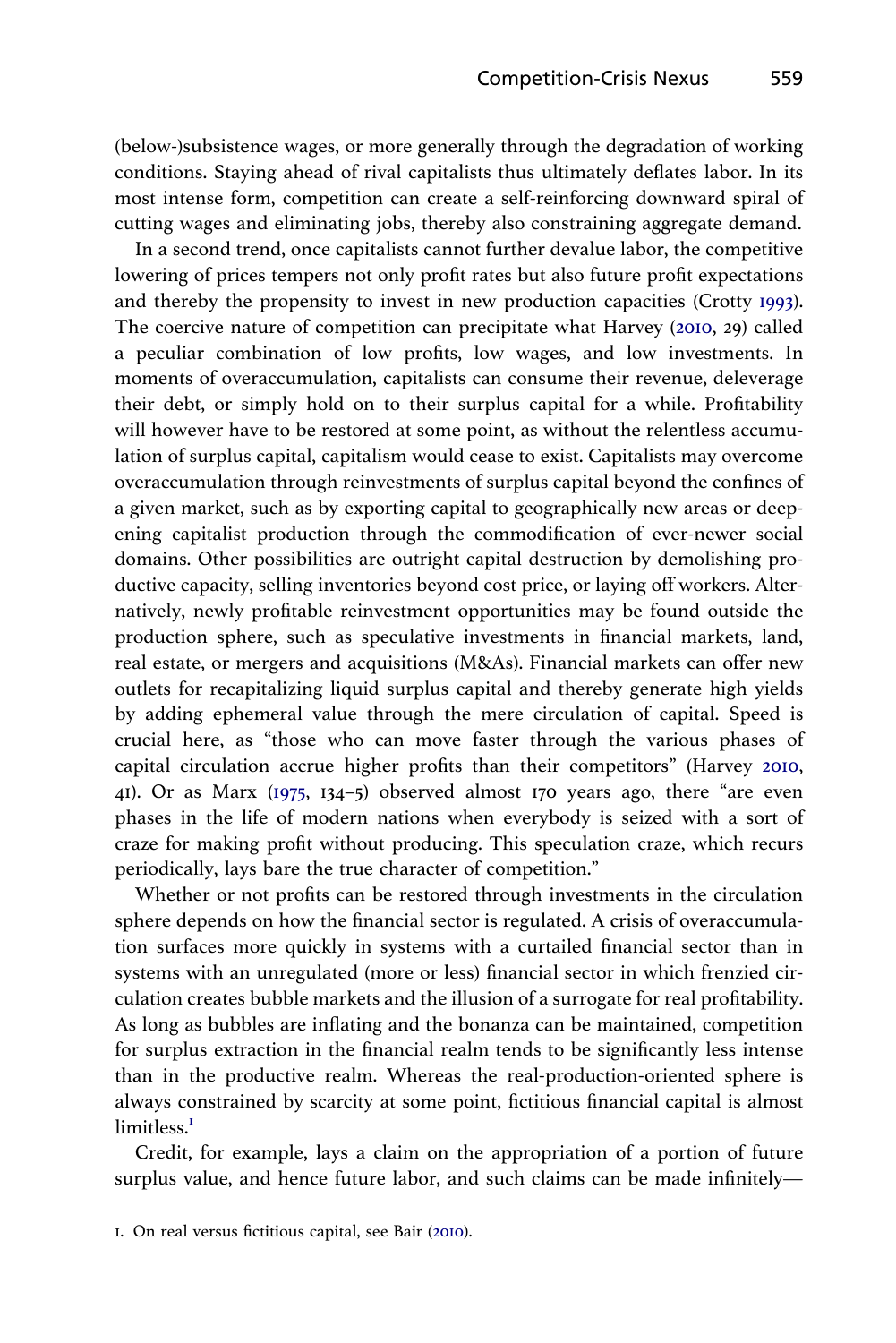<span id="page-5-0"></span>at least in theory. In unregulated financial markets allowing for the creation of fiat money through credit, scarcity is offset. Only once it becomes evident—through defaults or bankruptcies—that debtors can no longer repay creditors do speculative bubbles burst. A crisis arises when the accumulation of capital and the accumulation of debt grow too much out of sync (Harvey [2011](#page-16-0)). Capitalist crises may thus surface first in the financial realm and even appear disassociated from the real economy; ultimately, however, they are deeply anchored in the real economy and are importantly, intimately related to intensified capitalist competition and this competition's effects in the forms of deflating labor and the reduction of investment in the sphere of production.

Antitrust rules and their enforcement determine how the intensity of competition is regulated. Arguably, a whole set of other institutions such as tariff/nontariff barriers to trade, corporate governance, and industrial policy also mediate the intensity of competition, yet antitrust rules typically set the conditions for accessing new markets, for the scope of the economic freedom to conclude cooperative ventures, and for the degree of economic concentration, and thus these rules indicate whether or not M&As provide an outlet for surplus capital. Antitrust rules are historically contingent and always the result of political struggles among socioeconomic groups taking different positions within competitive structures. Such rules can be more or less protectionist or free competition, and thus oriented toward free-market access. These rules seek to resolve what Wood (2003, 22) nicely captured: "Capitalism is driven by competition, yet capital must always seek to thwart competition." While the imperative to compete forms the gist of the continued accumulation of capital, it drives out of business those accumulating at a slower rate and "strikes not at the margins of the profits and the outputs of the existing firms but at their foundations and their very lives" (Schumpeter [1947](#page-18-0), 84). Collusive arrangements or economic concentration through M&As provide avenues to circumvent exposure to competition and the concomitant reduction of prices and profits. Oligopolistic market structures are not, however, necessarily devoid of competition. Depending on the scope of these markets, competition can be as harsh or even harsher than in markets with multiple equally matched players, particularly as economic concentration allows for exploiting economies of scale and scope, which can intensify competition even further.

To recapitulate, intense competition can affect the overall pace of capital accumulation and lead to wage pressures and concomitantly lower aggregate demand as well as decreased profitability, amounting to a situation in which reinvestment of past profits into the production sphere appear unattractive. Capitalist competition can thus be one of the several underpinning factors that push capitalism into a crisis. How recurring capitalist crises of overaccumulation are overcome depends on various sets of national and international institutions that open up new markets and create new investment opportunities—either in the production or circulation sphere. The next section offers a digest of the competition-crisis nexus in the monopoly and post–World War II SSAs.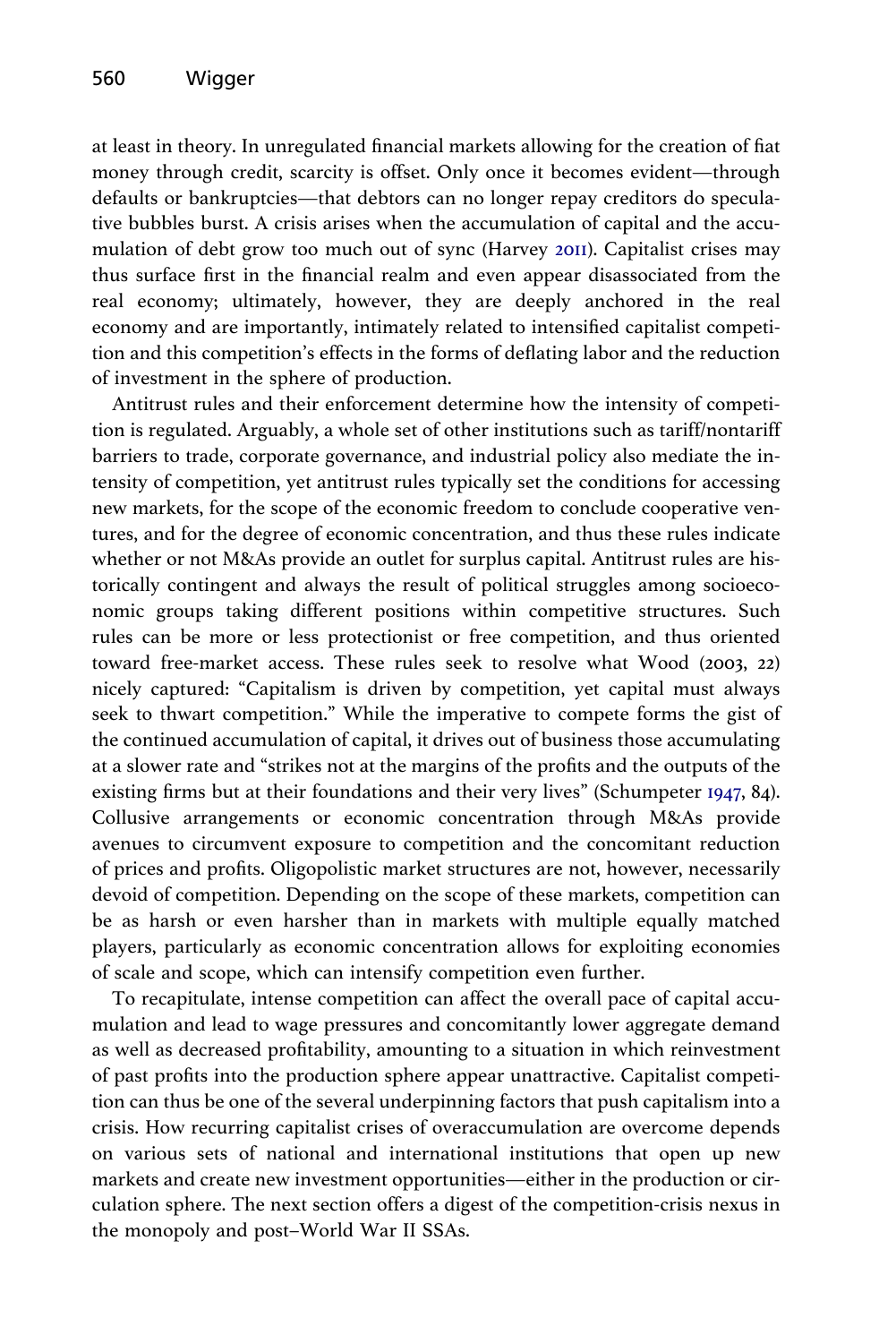## <span id="page-6-0"></span>Intensified Competition in the Decline of the Monopoly and Post–World War II SSAs

The monopoly SSA emerged around the turn of the twentieth century, following an overaccumulation crisis rooted in the rapid U.S. industrialization of the nineteenth century. Industrial overproduction and stagnating demand led to increased competitive pressures, culminating in a depression in 1883. To supersede competition and cope with rapid technological change, capitalists formed giant trusts and established other collusive ties to pool resources while also holding close ties to the government and financiers (Wigger [2008\)](#page-18-0). When trusts suffocated smaller businesses, a broad-based antitrust movement emerged, which led to the adoption of the Sherman Act in 1890. Also referred to as the Magna Carta of Free Enterprise, this legislation sought to reenable capitalist competition by prohibiting trusts. However, corporations started to merge instead, culminating in the first great merger wave in U.S. history, lasting from 1895 to the stock market crash of 1904 (Kotz [2002\)](#page-17-0). From 1897 to 1904, more than 4,200 companies coalesced into 257 companies, leading to a situation in which 318 U.S. companies owned 40 percent of U.S. manufacturing assets (Panitch and Gindin [2012](#page-18-0), 30). Monopolistic or oligopolistic structures thrived in industries such as metal, food products, petroleum, chemicals, transportation equipment, machinery, and bituminous coal (Gaughan [2002,](#page-16-0) 23). The concentration and centralization of ownership led to corporate giants such as AT&T, American Tobacco, and U.S. Steel. At the height of the monopoly SSA, the U.S. economy accounted for more than a third of world production (Panitch and Gindin [2012](#page-18-0), 42).

The U.S. monopoly SSA entailed a capital-labor balance in favor of capital, a collaborative state-business relationship, a new electoral system, and a corporatist ideology (McDonough [1994](#page-17-0), 105). Competition was muted by the state but also by industries themselves: through interlocking directorates between investment banks and corporations, entire industries fell under the supervision of a new class of finance capitalists located in financial centers such as New York, Boston, Philadelphia, and Baltimore—J.P. Morgan's investment bank being one example (Wells [2002](#page-18-0), 28). Finance capitalists were keen to avoid "ruinous competition" by investing in new technologies and Taylorized assembly-line clusters to achieve economy-of-scale production (McDonough [1994](#page-17-0), 109; Bruner and Carr [2007](#page-16-0), 9, 11). Muted competition ensured the survival of the corporate giants in the old economy of textiles, steel, coal, railroads, and the shipping industry and boosted the new economy of the automobile, radio, and other consumer durables, creating high overall growth and profit rates.

Despite large-scale immigration, growth in population, and increased export of surplus production, the vast production capacities of oligopolistic market structures could not be matched by demand however. Against the backdrop of overinvestment, excess capacity, and declining profits, competitive pressures increased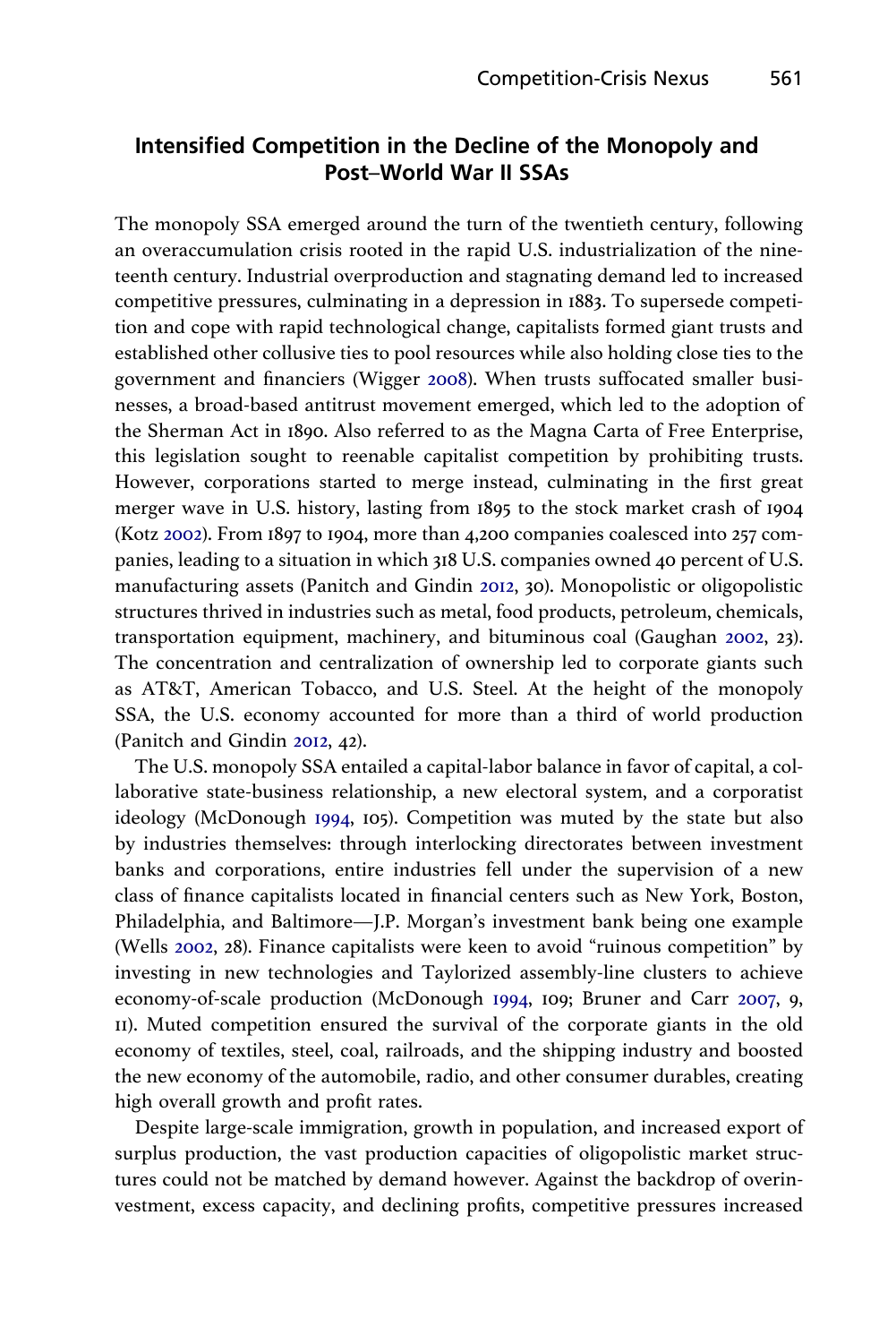<span id="page-7-0"></span>again throughout the 1920s (Panitch and Gindin [2012](#page-18-0), 52). Alongside a subsequent downturn of prices, labor costs were reduced "wherever possible": wages were lowered for unskilled workers and increased only modestly for skilled labor, while elementary safety precautions were suspended (Kaufman [1993,](#page-17-0) 7; Gordon, Edwards, and Reich [1982](#page-16-0), 150). The ensuing overaccumulation crisis could nonetheless be postponed: the largely unregulated financial market provided an outlet for reinvesting surplus capital that could not be profitably reinvested in the real economy. The combined value of industrial bond and stock markets rose from USD 500 million in 1893 to USD 7 billion in 1903 (Panitch and Gindin [2012](#page-18-0), 29). Increasingly, surplus capital also found outlets in the form of cheap credits abroad, rendering the United States the world's major net creditor, with vast gold reserves in the 1920s (Schwartz [2010,](#page-18-0) 168). Rising global protectionism (well before 1929), an increasingly skewed balance between trade and capital flows, excessive borrowing by Germany, and a dysfunctional gold standard set the stage for the bursting of the Wall Street stock market bubble. When debtor countries defaulted on their foreign debt and imposed import restrictions, U.S. exports declined to 4 percent of U.S. GDP, as a result of which domestic production collapsed and U.S. direct investment outflows stopped (Panitch and Gindin [2012](#page-18-0), 53–4). Although high tariff walls blocked foreign competition in the time of the Great Depression, "The increasingly large firms remained highly competitive with one another within the giant domestic market" (28). Thus, the monopoly SSA resulted in a crisis of overaccumulation, which became manifest through overinvestment, overproduction, overcapacity, and ultimately in lower profitability and depressed wages. Against the backdrop of intensified competition among oligopolistic players, investment in credit markets and increased merger activity orchestrated by financial capital offered a temporary outlet for surplus capital prior to the Great Crash.

Institutionally, U.S. state authorities responded to the crisis by effectively shelving antitrust law enforcement and giving their blessing to the formation of "depression" cartels, which allowed industries to set prices and wages, production quotas, and market-entry restrictions (Baker [2003,](#page-15-0) 26). Roosevelt's New Deal economic recovery programs, most notably the National Recovery Act of 1933, spelled out mandatory codes of "fair" competition consisting of government-sponsored cartels fixing prices, minimum wages, and maximum workweek hours for the textile, shipbuilding, electrical manufacturing, steel, petroleum, lumber, and automobile industries (Wells [2002](#page-18-0), 35–6). Competition was also curtailed in the financial sector. The Glass-Steagall Act of 1933 imposed a Chinese Great Wall between commercial and investment banking and set interest rate ceilings for deposit accounts, thereby limiting competition among banks and creating a protective environment with high entry barriers for newcomers. Financial institutions could no longer conduct nonfinancial economic activities and were thereby disentangled from corporate ownership and control. During World War II, cartels continued to be considered uncontroversial, and large companies involved in the production of war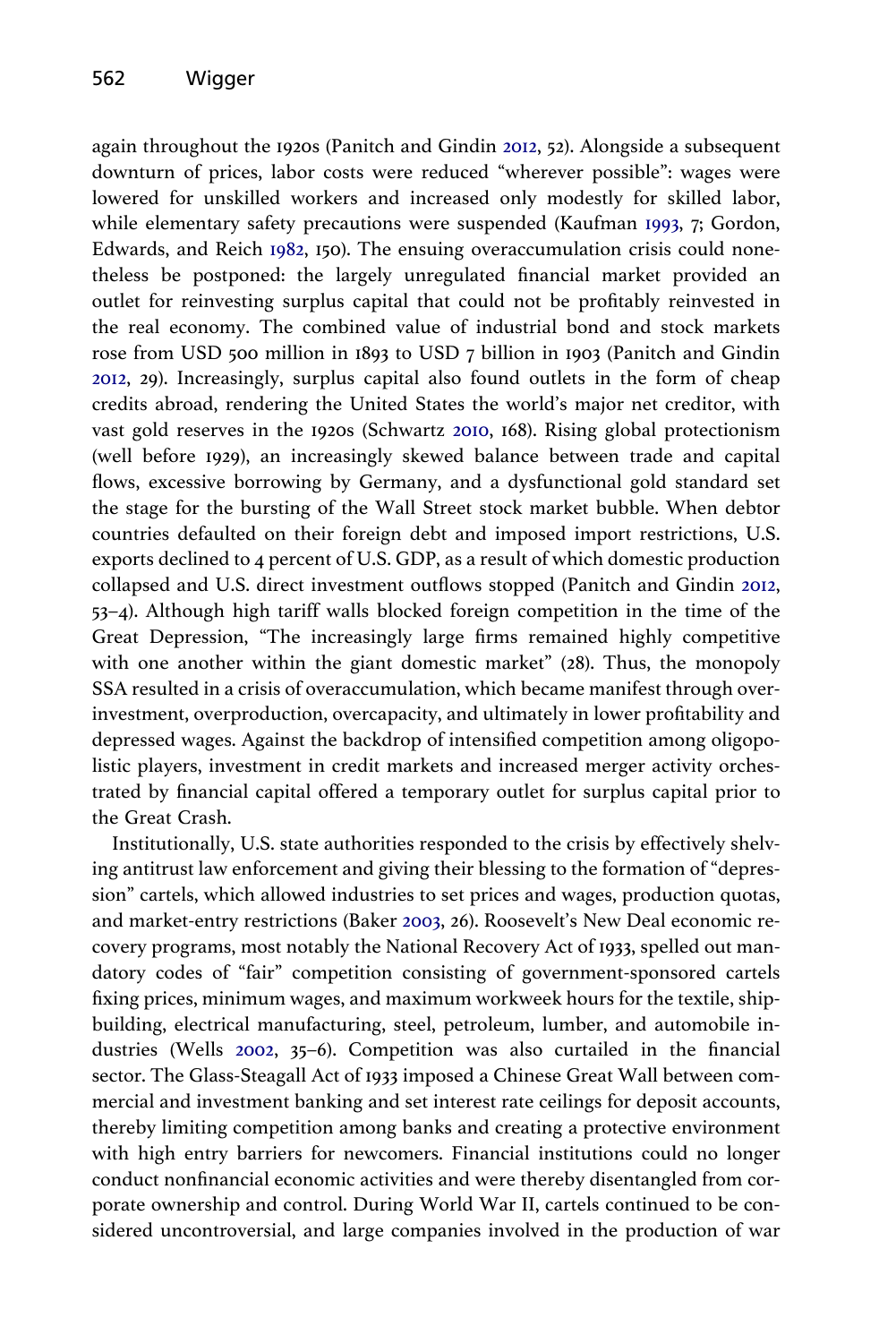<span id="page-8-0"></span>machinery like Ford, DuPont, General Motors, and General Electric held tight relationships with the federal government's War Resources Board (Wells [2002,](#page-18-0) 53).

The regulatory responses of the early New Deal program also informed the post–World War II SSA, which was characterized by a long period of high growth from the late 1940s to the 1970s (Gordon, Edwards, and Reich [1982](#page-16-0); McDonough [1994](#page-17-0)). Postwar institutions "sought to limit the chaos that excess competition and a laissez-faire government policy had produced" (Wolfson [1994,](#page-18-0) 135). Central institutions consisted of unionized labor fighting for improved working conditions and a share in prosperity through rising real wages, the state's expansion of welfare provisions, and U.S. leadership in the international realm (McIntyre and Hillard [2011;](#page-18-0) Resnick and Wolff [2010](#page-18-0)).

Capitalist competition remained relatively muted throughout the 1950s and 1960s. At the time, the Harvard-school ideal of a decentralized economy operating with relative autonomy from financial-market control was influential. Harvard logic informed various corporate governance regulations, and in the field of antitrust, section 7 of the Clayton Act was amended with the 1950 Cellar-Kefauver Merger Act, which sought to protect smaller from bigger firms. However, as Brinkley (1995, 63) noted, "No antitrust strategy could create a small-scale, decentralized economy free from the influence of large corporations." Despite a general hostility toward "bigness" (see Pitofsky [2005,](#page-18-0) 209–10), the actual enforcement practices in the postwar period did not reflect the Harvard ideal of diluted market power. While concentrations among competitors of the same industry were generally prohibited, the formation of vertically integrated multidivisional conglomerates through "friendly" takeovers was not problematized (Kaufman and Englander [1993,](#page-17-0) 54; Shleifer and Vishny [1991](#page-18-0)). Vertically integrated oligopolies (often implicitly) agreed not to compete on prices, which constrained competition further (Bowles, Gordon, and Weisskopf [1990,](#page-15-0) 75–6; Lippit [2005;](#page-17-0) Crotty [2008,](#page-16-0) 170).

U.S. authorities were keen, however, to fight cartelized structures abroad and to remove private in addition to public barriers to U.S. exports and investment. For example, the 1948 Havana Charter, meant to establish the International Trade Organization, sought to prohibit "business practices affecting international trade which restrain competition, limit access to markets, or foster monopolistic control" (United Nations [1948,](#page-18-0) art. 46, sec. 1). Moreover, with monopoly capitalism and the atrocities of fascist Europe fresh in memory, U.S. antitrust experts were sent to advise Germany, one of Europe's most cartelized countries, on the adoption of antitrust rules (Wigger [2008](#page-18-0)). Worried about high steel prices, particularly against the backdrop of increased demand for raw materials during the Korean War (Berghahn [1986](#page-15-0), 136), the same experts also ensured the inclusion of antitrust rules in the 1951 European Coal and Steel Community. The right to compete and to access European markets was considered pivotal for establishing the same Fordist production and consumer structures elsewhere as in the United States and for allowing U.S. produce and surplus capital to be invested profitably across the Atlantic. Indeed, U.S. companies were quick to gain a foothold in the newly created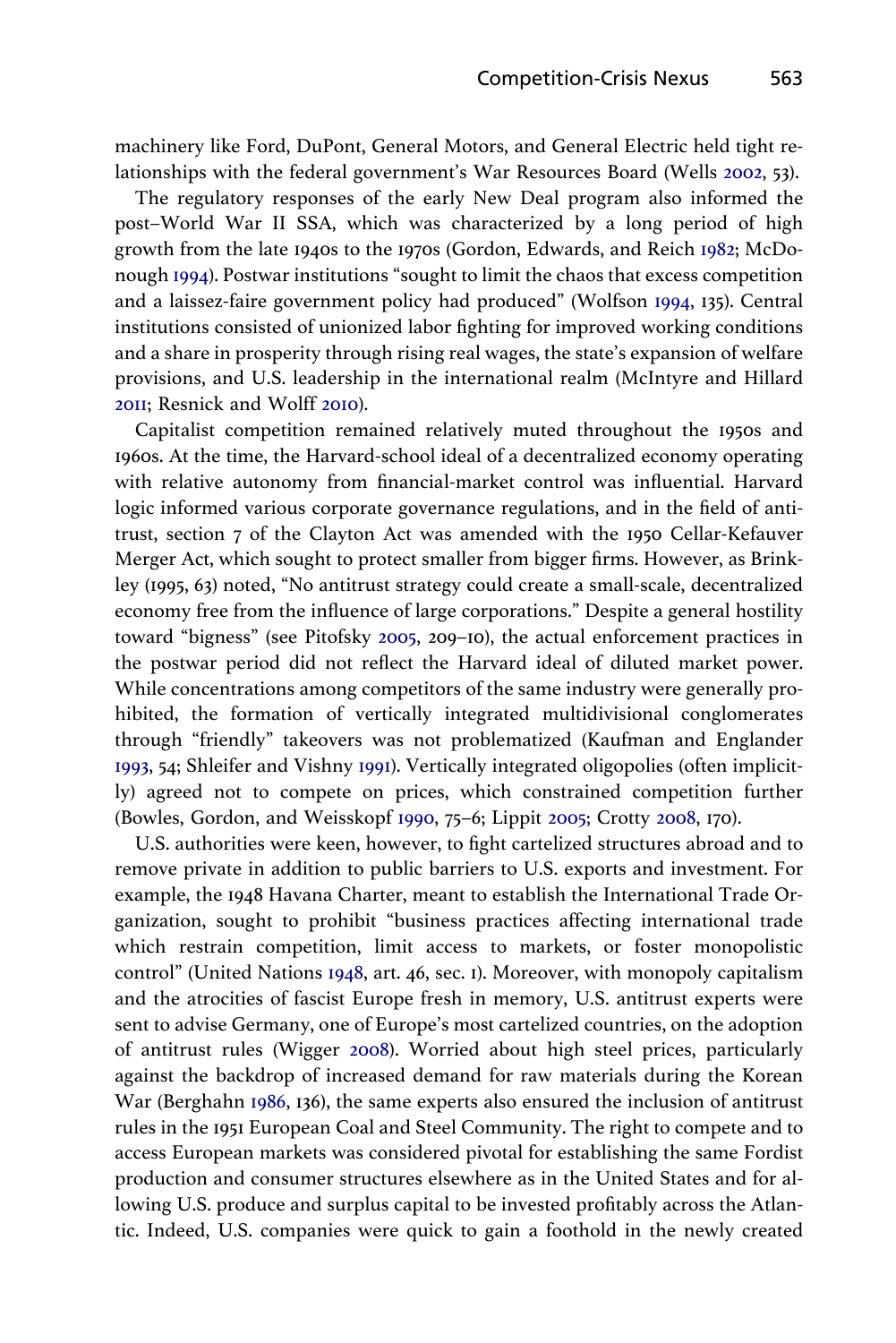<span id="page-9-0"></span>European Common Market, which provided the structural conditions for growth and profitable returns on investment. With 9,000 U.S. subsidiaries settling in Europe in the 1960s, international trade grew by 40 percent, and U.S. foreign direct investment grew twice as fast as U.S. GDP while manufacturing foreign direct investment—as opposed to resource extraction and utilities—tripled between 1955 and 1965 (Panitch and Gindin [2012,](#page-18-0) 114). Until the 1960s, U.S. industries faced no noteworthy competition from abroad. The United States hosted the world's largest corporations and the largest home market. As Lippit (2005, 49) puts it, "With overseas markets spurred by reconstruction, and with little competition from abroad, the market opportunities for American business were considerable."

Competitive pressures in the United States increased considerably once the reconstruction process in the industrialized countries was completed (Resnick and Wolff [2010,](#page-18-0) 178). European and Japanese companies successfully mimicked U.S. corporate management styles and production technologies, thereby narrowing the gap in competitiveness and productivity. When cheaper products and services penetrated the United States (and other markets), the leading position of U.S. companies in the world economy vanished. Particularly, the rise of export-oriented low-cost Asian competitors intensified competition in manufacturing industries (Crotty [1993](#page-16-0), 1; Lippit [2005](#page-17-0), 52; Bowles, Gordon, and Weisskopf [1990;](#page-15-0) McDonough [2011](#page-17-0)). Profitability in manufacturing gradually declined, in 1970 reaching only 40 percent of the level of the mid-1960s even though companies had increased their rate of investment to a historically high 4.3 percent annually from 1967 to 1973 (Panitch and Gindin [2012](#page-18-0), 135). Still, technological and managerial innovations proved insufficient for overcoming external competitive pressures. Moreover, the initial strategy of buying labor peace through higher wages was abandoned, which depressed wages and led to an explosion in the number of strikes and eventually to wholesale firings, culminating in declining aggregate demand (Crotty [1993](#page-16-0), [2005](#page-16-0)). Overaccumulation became manifest in the form of chronic excess capacity in core industries, intensified competition, and a decline in profitability, leaving vertically integrated oligopolies with many underperforming divisions. The period of continued accumulation and economic growth of the U.S. post–World War II SSA ended with the Great Stagflation crisis of the 1970s. Markets were saturated, profit rates plunged, growth stagnated, and a period of contraction began.

Recapitulating, the relatively long periods of economic growth during the monopoly and post–World War II SSAs came with muted competition enabled by, among other things, permissive antitrust institutions. When production grew faster than demand and profits could no longer be sustained, competition intensified and investments plunged, after which capitalist crises erupted. However, whereas in the absence of constraining financial regulation a financial bubble postponed the breakdown of the monopoly SSA, the regulated financial system of the post–World War II SSA prevented the emergence of such a bubble at first.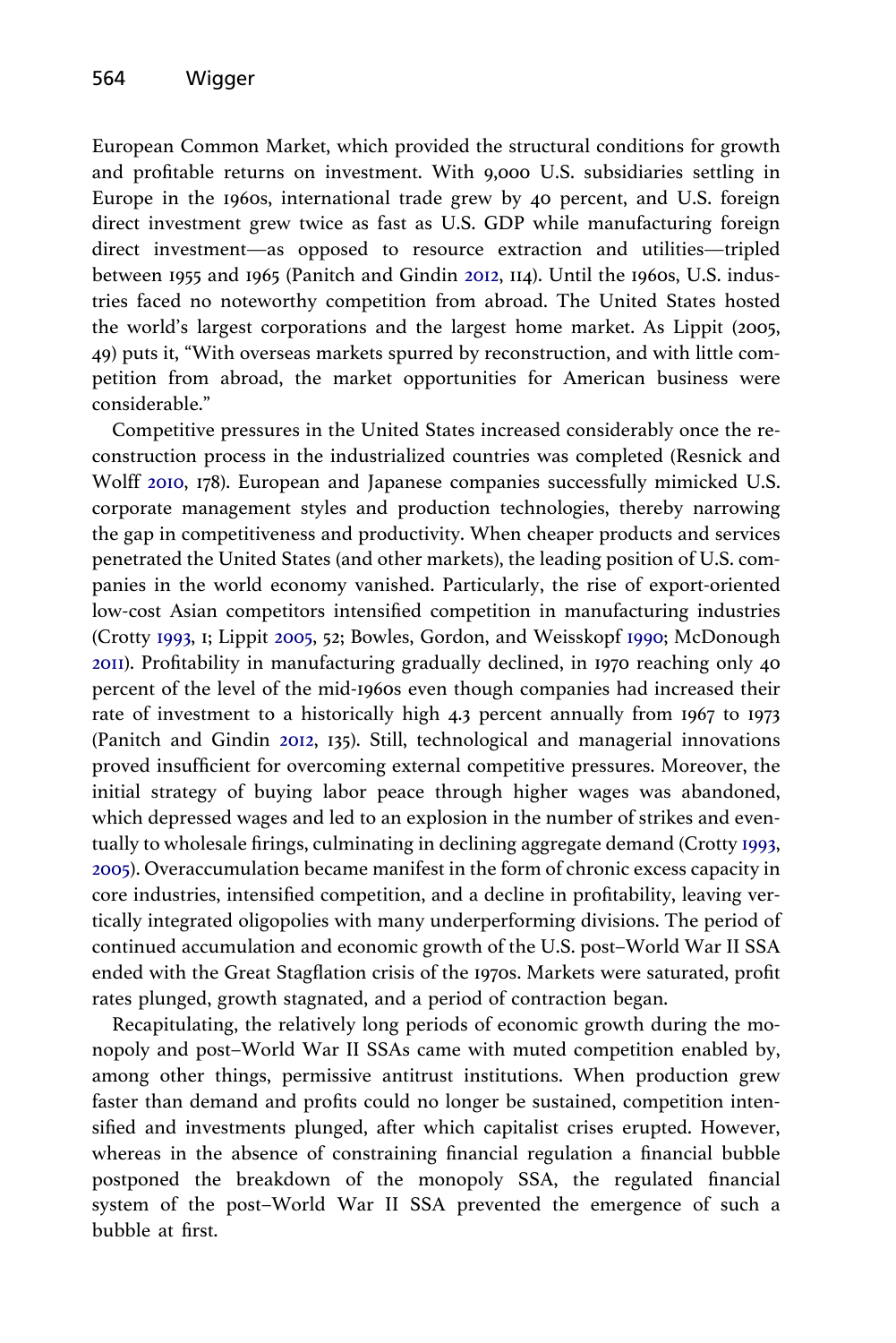#### <span id="page-10-0"></span>The Competition-Crisis Nexus of Neoliberal Capitalism

The ascendancy of neoliberal capitalism in the United States (and elsewhere) went along with reduced corporate tax rates, a deregulated financial sector, and the removal of global trade and investment barriers, leading not only to increased trade and investment flows but also to transnational production patterns. Ever since the mid-1970s, the U.S. economy had been affected by increased imports from low-wage countries (Bowles, Gordon, and Weisskopf [1990](#page-15-0); Glyn [2006](#page-16-0), 97). The total value of imported goods and services exceeded that of exports (measured as a percentage of GDP), leading to the infamous U.S. trade deficit, with large increases in the export-import gap opening in the early 1980s, the late 1990s, and again throughout the early years of the twenty-first century (see fig. 1). In particular, the U.S. steel, car, and machinery industries were deeply affected by import competition (McNally [2009,](#page-18-0) 37, 47).

While some firms could no longer be operated profitably, which led to bankruptcies, plant closures, and mass layoffs, others regained competitiveness in global markets by reducing costs through lean production logistics and by outsourcing and offshoring to geographically cheaper labor areas. Outsourcing production to low-cost areas shifted the balance of power between capital and labor drastically in favor of capital, with the effect of greater job insecurity, longer working days, downward pressure on U.S. wages and benefits, and smashed union power more generally (Lippit [2010](#page-17-0); Resnick and Wolff [2010](#page-18-0)). Figure 2 shows that wages as a percentage of nominal GDP were lower in the neoliberal era compared to the crisis of the 1970s and that wages as a percentage of GDP have hardly increased since the mid-1970s.

In the United States, where consumption accounts for two-thirds of GDP, debtled accumulation patterns offered a temporary solution for insufficient aggregate demand. Consumer and mortgage debt increased massively. The ratio of household debt to GDP more than doubled from 45 percent in 1970 to 95 percent in 2007 (Mosely [2013](#page-18-0)), which triggered relatively high GDP growth rates in the late 1990s through the early 2000s, but without leading to significant job creation (Lippit [2014](#page-17-0); see also Kotz [2009](#page-17-0)). Alongside the deregulation of financial markets and the relaxation of lending rules in the 1970s and 1980s, a whole array of banks, hedge funds, private equity funds, nondepository investment banks, and insurers emerged, eager to provide easy credit to ever more U.S. households. Wall Street, as one of the world's main financial centers, attracted almost 70 percent of global profits, mainly from leading surplus economies such as Germany, Japan, and China (Varoufakis [2011,](#page-18-0) 23). Through a system of financial arbitrage, exploiting the maturity mismatch between short-term deposits and long-term investments, the U.S. Federal Reserve could finance public deficits and keep interest rates low, leading to concomitantly low mortgage rates (Schwartz [2010](#page-18-0), 305). Moreover, the abolishment of the Glass-Steagall Act in 1999 rendered the distinction between banks and nonbank financial institutions arbitrary. New financial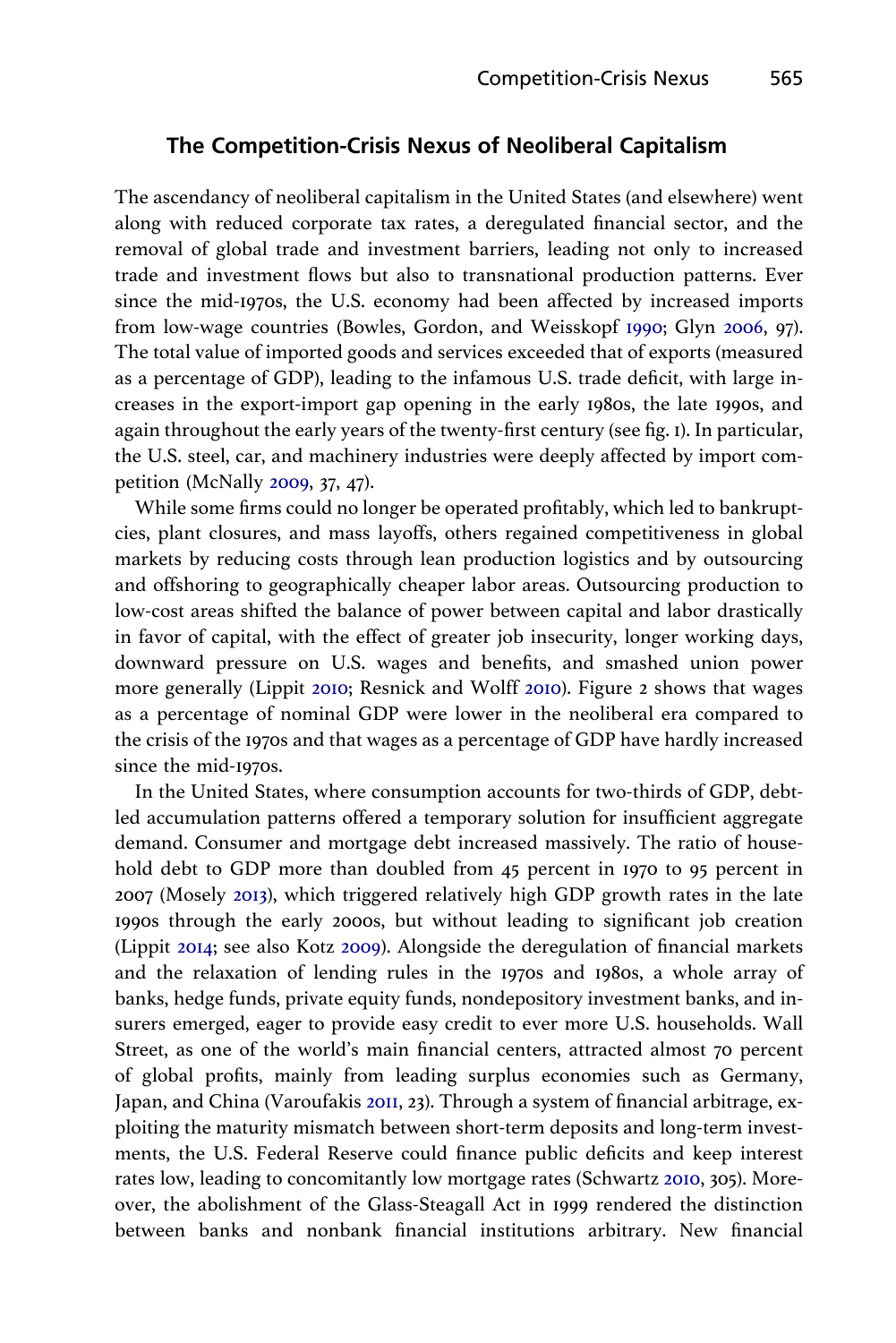<span id="page-11-0"></span>instruments, including complex bonds and derivatives such as credit default swaps and structured investment vehicles providing loans without underlying assets, proliferated. With almost every conceivable risk associated with illiquid public, corporate, or consumer debt able to be repackaged into financial assets to be bought and sold on financial markets, profits in financial markets increased. Figure 3, reproduced from the work of Duménil and Levy (2011, 67, fig. 4.6), shows the profitability of nonfinancial vis-à-vis financial corporations (after taxes, interest payments, and inflation corrections and with capital gains smoothed out). Prior to the outbreak of the financial crisis in 2007, profit rates were generally lower in the nonfinancial part of the economy than in the financial part, which indicates an inverted hierarchy compared to the post–World War II SSA, in which nonfinancial profit rates exceeded financial profits and in which financial capital had a subordinate role vis-à-vis industrial capital.

Financial markets grew out of proportion with the real economy through the provision of credit as well as nonproductive forms of capital valorization, producing fictitious paper claims to future wealth that had not yet been realized. Even the most conservative estimates suggest more than a threefold expansion of the ratio of global financial assets to global GDP in the thirty years of neoliberal reign; in the United States, financial assets relative to GDP grew from just under 200 percent in 1980 to 424 percent in 2006 (Farrell et al. [2008,](#page-16-0) 9–10). Banking itself became more indebted than any other sector by making use of leverage, increasing debt-todeposit ratios as high as 30 to 1 and lending between financial institutions through complex shadow banking structures (Harvey [2010](#page-16-0), 30). This was possible also because the U.S. banking industry is massively concentrated. From the 1980s to 1990s, the total number of banks was reduced by a third through more than 6,300 mergers (Pryor [2001](#page-18-0), 315). From 1994 to 2003, another 3,500 mergers in the financial sector were concluded, giving birth to troubled giants such as Bank of America (Rethel and Sinclair [2012,](#page-18-0) 63). Today, the five largest U.S. banks (JPMorgan Chase, Bank of America, Citibank, Wells Fargo, and U.S. Bank) control almost half of the U.S. banking sector. Compared to the real economy, the competitive accumulation of capital was comparatively less fierce in the financial sector, because financial capital not only extracts and accumulates surplus created in the real economy but also attains value by mere circulation, particularly through leveraging and speculation. Not unimportant, the expansion of the financial sector very much depended on state regulatory institutions creating the conditions for people to absorb ever more debt.

Intense capitalist competition and decreasing profitability in the real production economy helps to explain why profits accrued predominantly through financial channels rather than through trade and commodity production (Krippner [2011](#page-17-0), 27–8). The volatility of business performance patterns can be taken as a proxy for intensified capitalist competition in the neoliberal era. Research shows that from 1973 to 1983, 35 percent of the 1,000 largest American companies (as registered in the Fortune 1000 list) were replaced, and this increased to 45 percent from 1983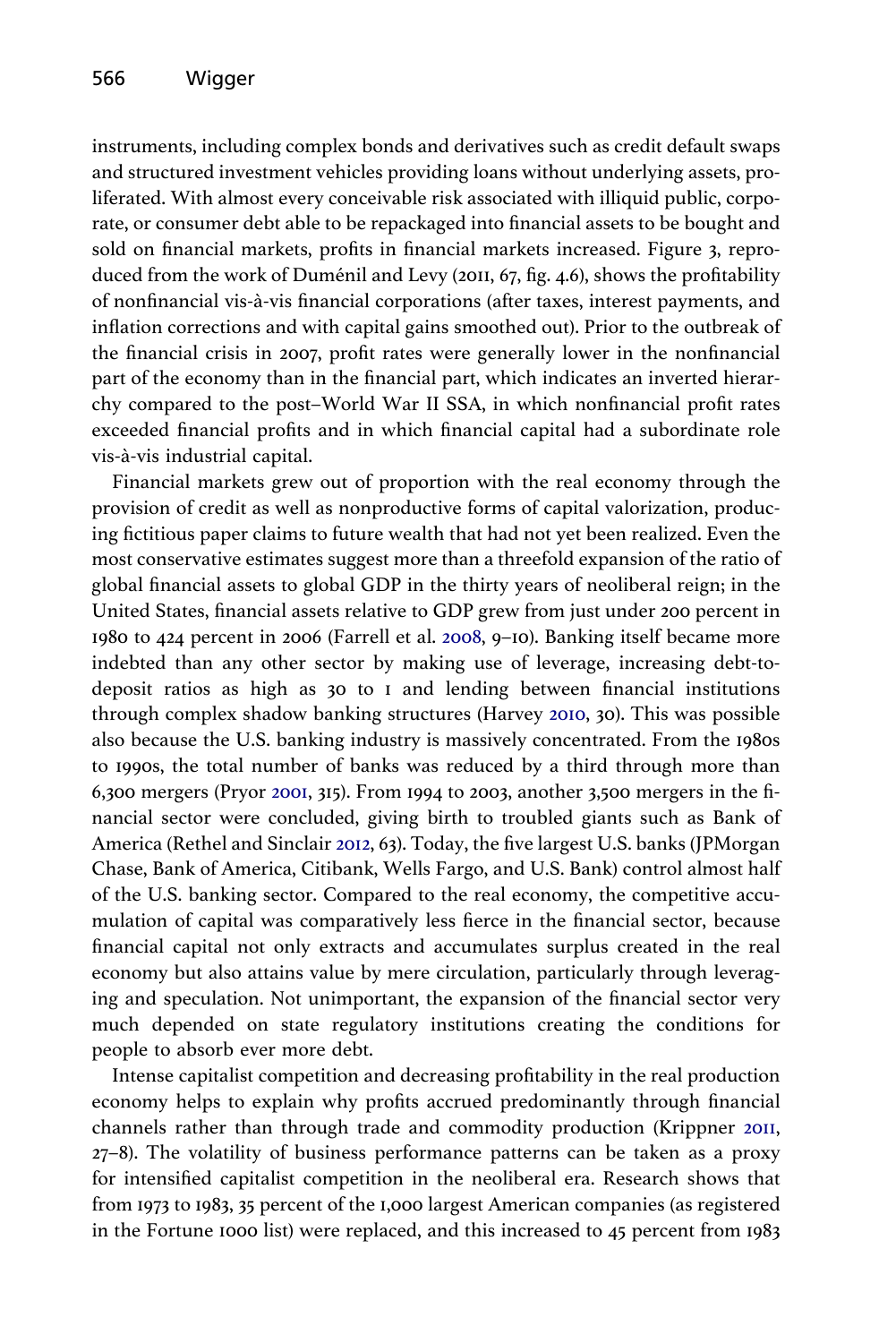<span id="page-12-0"></span>to 1993 and to 60 percent from 1993 to 2003 (Lawler and Worley [2006](#page-17-0), 1). This increase in volatility in oligopolized industrial sectors is a result of what D'Aveni ([1994](#page-16-0), 217–8, 183) has labeled "hypercompetition," referring to an environment in which competitors must move quickly to "generate new competitive advantages that destroy, make obsolete, or neutralize the industry leader's advantages." In a hypercompetitive environment, the duration of superior economic performance by industry leaders is shorter, which means that sustaining competitive advantages has become more difficult. The "technology war" between gigantic corporations such as Apple, Microsoft, and Google is but one example of hypercompetition; the automotive, mobile phone, beverage, airline, and biotechnology industries are additional examples (Biedenbach and Söderholm [2008](#page-15-0)). A range of studies further confirms this. Covering the 1950–2002 period, Thomas and D'Aveni (2009, 415) identified the 1980s (the onset of neoliberal capitalism) as the turning point after which competition became increasingly fierce and dynamic. Wiggins and Ruefli ([2005\)](#page-18-0) analyzed 6,772 firms in forty industries during the period from 1972 to 1997 on the basis of their ability to maintain superior performance, concluding that hypercompetition existed in large parts of the U.S. economy. Likewise, Durisin and Lizzola ([2009](#page-16-0), 23)—who examined 1,319 U.S. companies (as well as 700 European firms) in the period from 1987 to 2007—concluded that periods of superior economic performance became increasingly difficult to sustain and exhibited "more volatile performance patterns than in previous time periods." The situation is different for the U.S. banking sector, in which a higher percentage of firms (15 percent) remained in the "top performance stratum" over a ten-year period than in the other sectors (maximum of 10 percent), suggesting that competition was less intense in this part of the economy (22). In the context of intense competition in the real economy, the need for nonfinancial companies to borrow was modest, and as a result, real-economy investments as a percentage of GDP declined (Mosely [2013](#page-18-0)).

Following from this, neoliberal capitalism is suffering from a structural crisis of overaccumulation, evoked inter alia by intense competition and modest profit rates in the real economy. The deregulated financial sector allowed for the creation of financial bubbles, which ultimately had to burst. As Harvey [\(2010](#page-16-0), 29) explains, "Heightened competition between producers started to put downward pressure on prices (as seen in the Wal-Mart phenomenon of ever-lower prices for US consumers). Profits began to fall after 1990 in spite of an abundance of low-wage labour," with the result that "more and more money went into speculation on asset values because that was where the profits were to be had."

On the institutional side, U.S. antitrust enforcement fostered rather than contained intense competition under neoliberal capitalism. Inspired by the infamous Chicago School and its phantasm of perfect competition, harsh price competition was considered a self-perpetuating force that would continuously restore inefficient market outcomes toward presumed market equilibria, generating wealth —"wealth" understood in terms of maximized consumer welfare through ever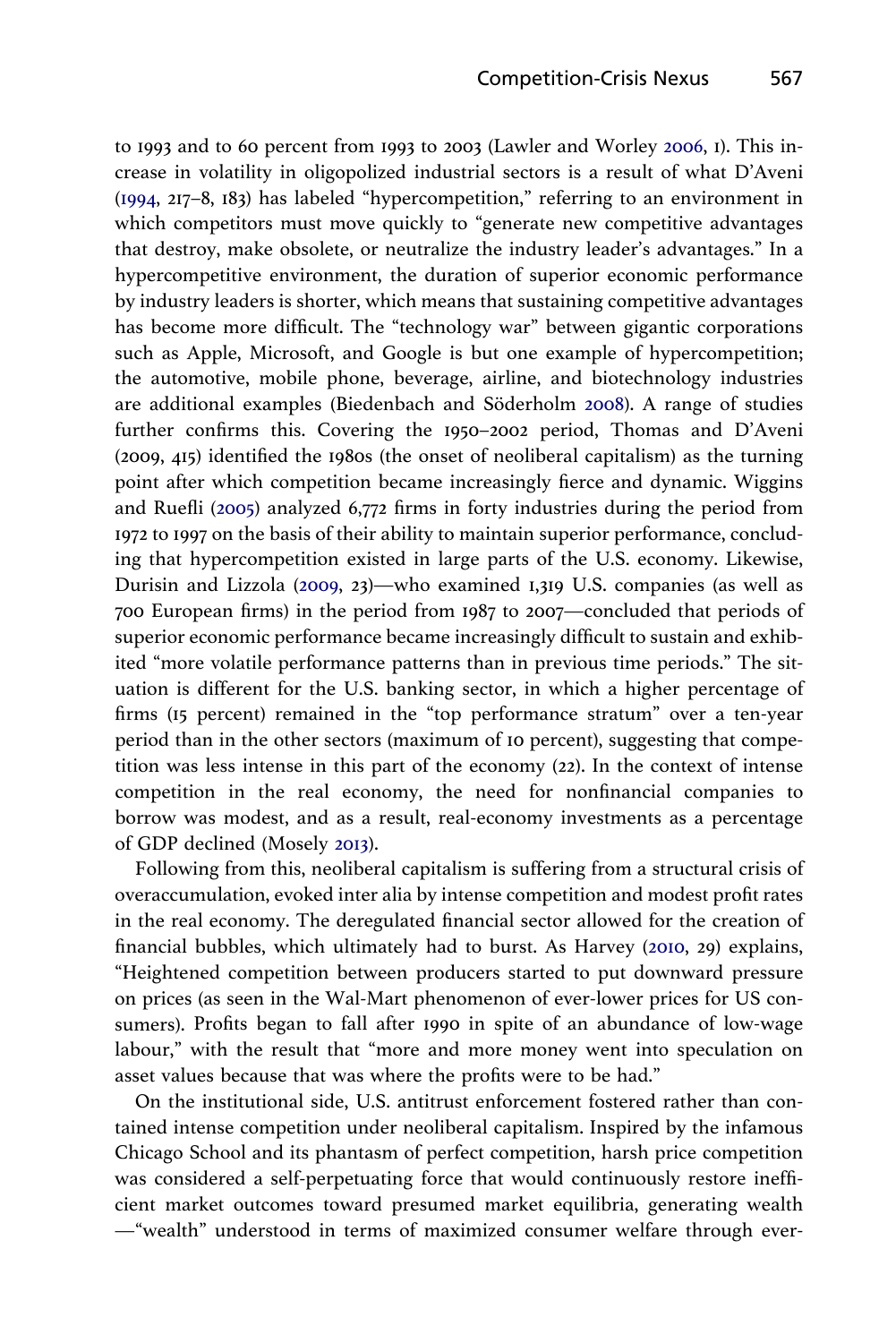<span id="page-13-0"></span>lower prices. As Chicago scholar Bork ([1978](#page-15-0), 61) argued, "Competition may be read as a shorthand expression, a term of art, designating any state of affairs in which consumer welfare cannot be further increased." Chicago scholars deemed economic concentration beneficial for the realization of economies of scale and scope and advocated not intervening in M&As or in matters of economic size more generally. State interventions in market transactions were considered more damaging than anticompetitive conduct, as such interventions would distort the assumed self-correcting mechanisms of markets. There was one exception, though: cartels were declared corporate fraud against consumers and had to be prosecuted stringently.

Chicagoan logic gradually penetrated U.S. antitrust views during the recession of the 1970s. President Nixon appointed to the U.S. Supreme Court antitrust judges who strongly sympathized with the Chicago School (Crane [2012](#page-16-0)). Chicagoan thinking had its prime time under Reagan's presidency (1981–9) when Milton Friedman joined the Economic Policy Advisory Board and when nearly all appointees to the Antitrust Division of the Department of Justice had "Chicagoan" roots. The influence of Chicago School views is reflected, among other ways, in the Merger Modernization Act of 1986, amending section 7 of the Clayton Act and reversing the Harvard School inspired Celler-Kefauver Act, which considerably relaxed the statutory prohibitions of potentially anticompetitive mergers. Already in the 1970s, mergers were often permitted without further ado.<sup>2</sup> In the 1980s, antitrust enforcement was radically diminished: the number of cases filed at the courts declined from 1,611 in 1977 to 638 in 1989 (Motta [2004](#page-18-0), 9). Public authorities no longer intervened in mergers. From 1981 to 1984, 75 of the 100 hitherto largest U.S. corporations emerged (Baldwin 1990). In contrast, price fixing and market-sharing cartels were prosecuted and were also penalized more harshly (Litan and Shapiro [2001](#page-17-0), 18). Thus, U.S. antitrust enforcement facilitated a significant restructuring of U.S. industries, resulting in more and more industries being dominated by two or three players only. The neoliberalization based on Chicagoan rationales aimed at "making America great again" through fostering giant U.S. corporations able to compete on a global scale.

Chicagoan doctrines, and in particular its leniency toward economic concentration, have endured in U.S. antitrust enforcement ever since. What has been referred to as the post–Chicago School abandoned some of the previous orthodoxies, created more room for state intervention, and used ever more sophisticated econometric modeling techniques, yet none of the central vestiges of the Chicago School have been fundamentally challenged. Under the presidency of Bush Sr. (1989–93), merger control continued to be relaxed: only a handful of the thousands of mergers concluded each year was prohibited while the vast majority of antitrust cases (about 1,500 on an annual basis) did not prompt further investigation (Lea [1999\)](#page-17-0). Under Clinton's administration (1993–2001), a moderately more

<sup>2.</sup> There were 44,200 mergers and acquisitions between 1970 and 1984 in the United States; see Adams and Brock (1986, 813).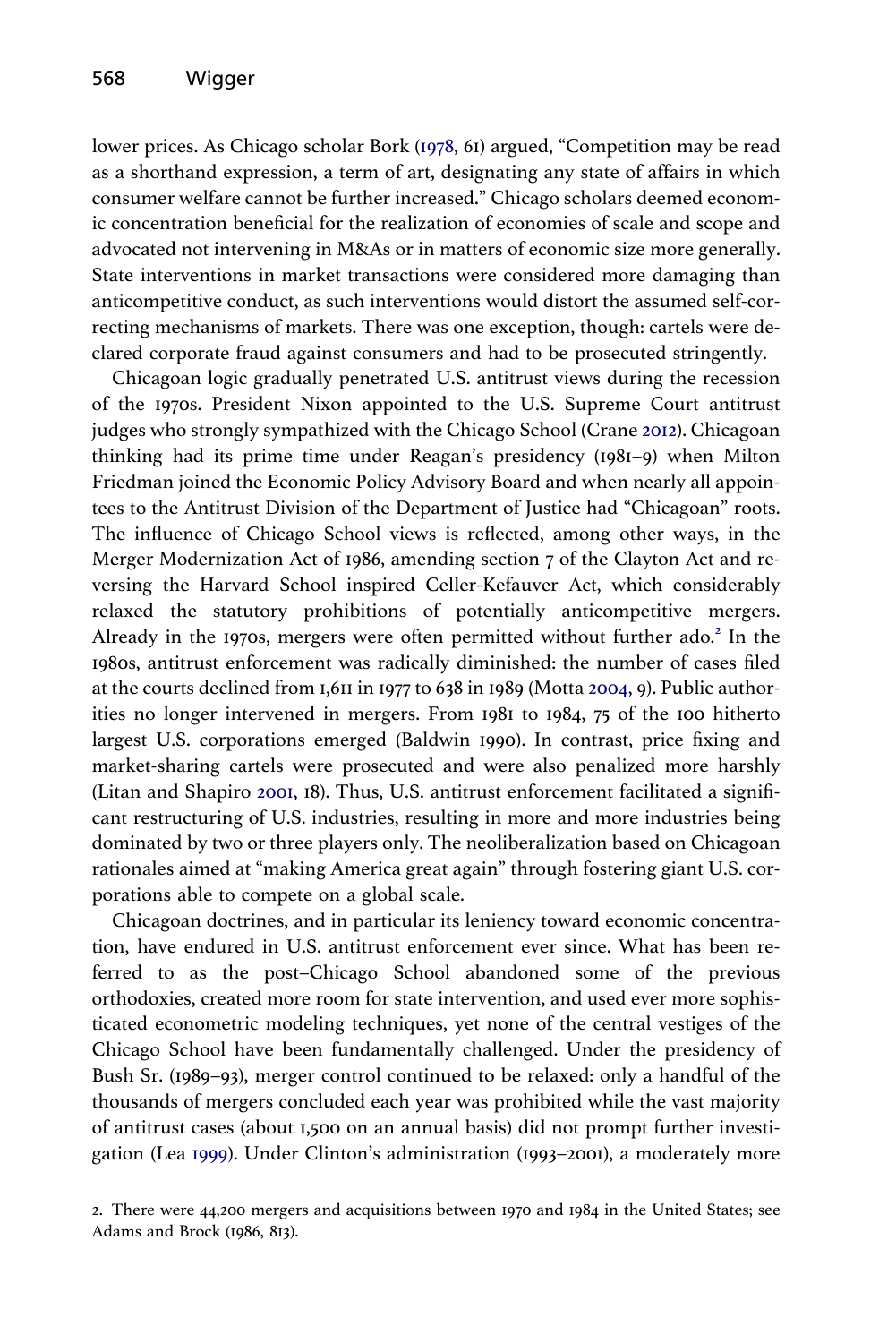<span id="page-14-0"></span>interventionist antitrust enforcement was adopted and the budgets of the federal antitrust authorities were increased (Crandal and Winston 2003, 5). A few highprofile mergers between corporate giants were prohibited, but the proportion of litigated mergers stayed rather low (Litan and Shapiro [2001](#page-17-0), 12). The reform of the Merger Guidelines in 1997 preserved, moreover, the Chicagoan efficiency notion as the most central yardstick for assessing anticompetitive conduct. Although antitrust enforcement was slightly more activist in the field of mergers and monopolization under Obama's presidency (2009–17), with Obama challenging on average fifty-two mergers per year compared to forty-seven under Bush Jr. (2001–9), to date no successor paradigm has replaced Chicago-style antitrust leniency (Crane [2012;](#page-16-0) Mufson and Merle [2016\)](#page-18-0).

\In a regulatory environment conducive to economic concentration and hostile to cartels, companies have coalesced into ever-larger units. This has spawned several merger waves in the neoliberal era: the first began in 1981 and peaked in 1988; the second, much larger wave took off in 1992, reaching its peak in 2000; and the third started in 2003 and peaked again in 2007, just prior to the financial meltdown (IMAA 2013). Since the outbreak of the current 2007 crisis, another giant merger wave has rolled over the U.S. economy, with the volume of mergers hitting a new high, surpassing the 2007 peak (Lynch [2016\)](#page-17-0). Only 3 percent of the 15,000 deals concluded between 2014 and 2015 have been scrutinized by U.S. authorities ("Too Much of a Good Thing" 2016, 24). U.S. antitrust enforcement, alongside financial deregulation, has facilitated massive economic concentration in the neoliberal era, while competitive pressures remain exceptionally high.

### Conclusion

This essay has sought to highlight the competition-crisis nexus both theoretically and empirically. It has argued that intensified capitalist competition can be seen as coresponsible for structural crises of overaccumulation as this competition slows down the accumulation of capital, reducing profitability, wages, and demand. Moreover, it has posited that whenever financial markets are relatively unregulated, intense competition in the nonfinancial economy is likely to prompt investors to channel surplus capital into the financial sector where anticipated profits are higher. Fictitious capital through debt creation knows no inherent limits, leading to speculative bubbles rooted in the valorization of capital transactions from creditors to debtors. As long as bubbles keep inflating, an actual crisis can be postponed. If the abundance of fictitious capital diverges too much from the actual or anticipated surplus value created in real production, bubbles pop and a crisis erupts. Conversely, if financial markets are regulated and the creation of fictitious capital is constrained, intensified competition in the real economy may accelerate an overaccumulation crisis.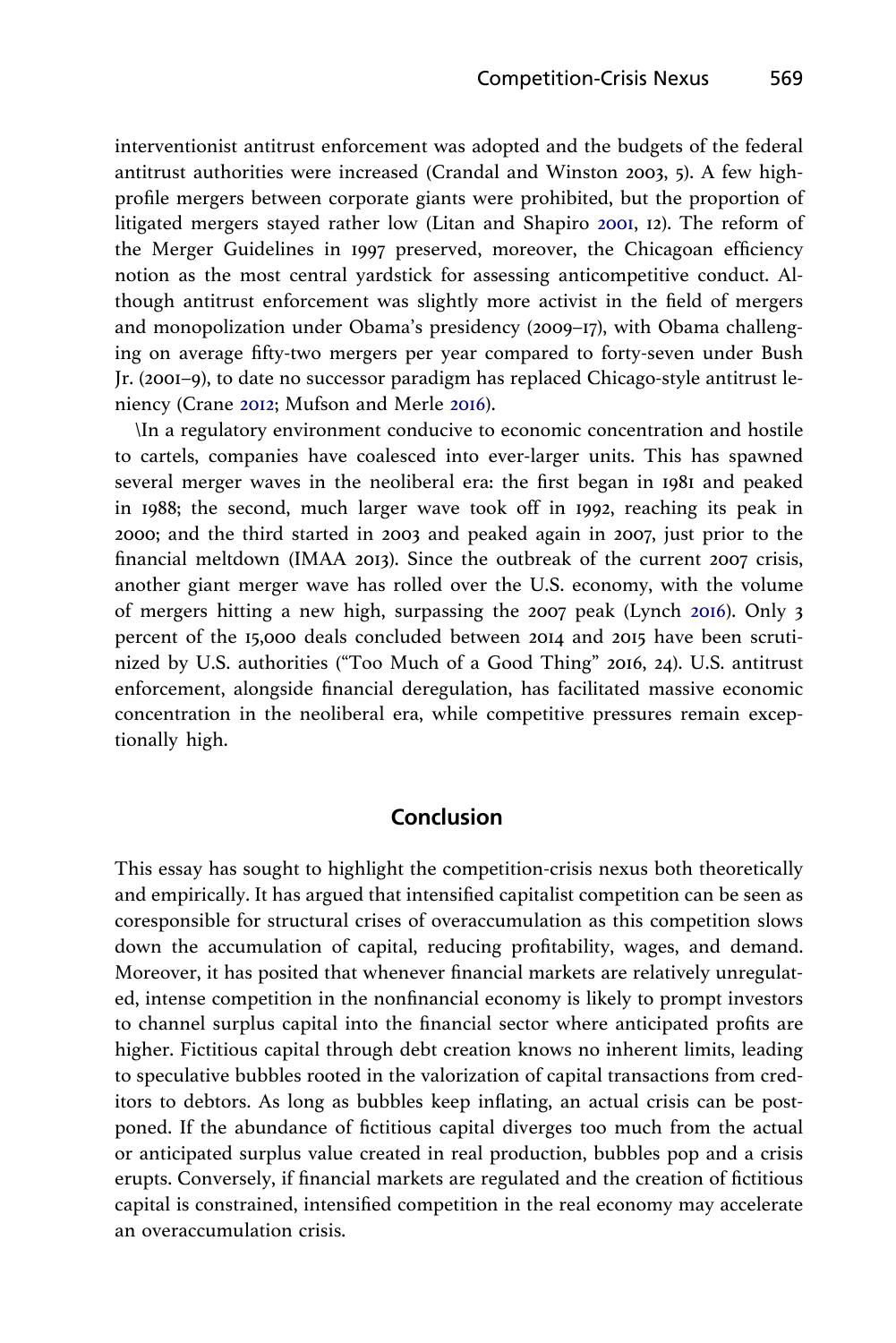<span id="page-15-0"></span>Empirically, this essay has assessed the competition-crisis nexus in three eras in the history of U.S. capitalism: in the monopoly and post–World War II SSAs as well as in neoliberal capitalism. In all three eras, intensified competition has led to the devaluation of labor in the form of wage depression. With the exception of the neoliberal era and its credit-fueled consumption, declining wages has reduced aggregate demand, which ultimately has also affected profitability. In the un- or deregulated financial sectors of both the monopoly SSA and neoliberal capitalism, intense competition in the real economy was accompanied by the creation of financial bubbles. In the regulated financial system of the post–World War II SSA, in contrast, intensified competition translated more directly into a crisis of overaccumulation. In all three eras, intensified competition spurred economic concentration, and in all three eras, oligopolistic market structures were not devoid of competitive pressures.

The nature and impact of intense competition as being coresponsible for capitalist crises are frequently downplayed or ignored, or are mentioned only in passing. The purpose of this essay was not to suggest a single crisis theory but rather to refine the notion that capitalist competition can intensify to an extent that it contributes to recurring structural crises of overaccumulation, or to put it more poignantly, competition is intrinsic not only to capitalism but also to its crises.

## Acknowledgements

This essay could not have been written without Hubert Buch-Hansen and his invaluable input to our discussions on how overcompetition links with overaccumulation—many thanks to a longstanding and very inspiring collaboration. Moreover, I would like to thank Ian Bruff and the anonymous reviewers for their great and challenging comments and literature suggestions.

### References

- Adams, W., and J. W. Brock. 1986. The proposed emasculation of section 7 of the Clayton Act. Nebraska Law Review 65 (4): 813–22.
- Bair, A. [2010](#page-4-0). Tragedy and farce in the second great depression: A Marxian look at the panic of 2008 and its aftermath. Rethinking Marxism 22 (2): 265–71.
- Baker, J. B. [2003.](#page-7-0) The case for antitrust enforcement.Journal of Economic Perspectives 17 (4): 27–50.

Berghahn, V. R. [1986.](#page-8-0) The Americanisation of West German industry, 1945–1973. New York: Berg. Biedenbach, T., and A. Söderholm. [2008](#page-12-0). The challenge of organizing change in hypercom-

petitive industries. Journal of Change Management 8 (2): 123–45. Bork, R. H. [1978](#page-13-0). The antitrust paradox. New York: Basic Books.

Bowles, S., D. M. Gordon, and T. E. Weisskopf. [1990.](#page-8-0) After the wasteland: A democratic economics for the year 2000. Armonk, N.Y.: ME Sharp.

Brinkley, A. 1993. The end of reform: New Deal liberalism in recession and war. New York: Knopf.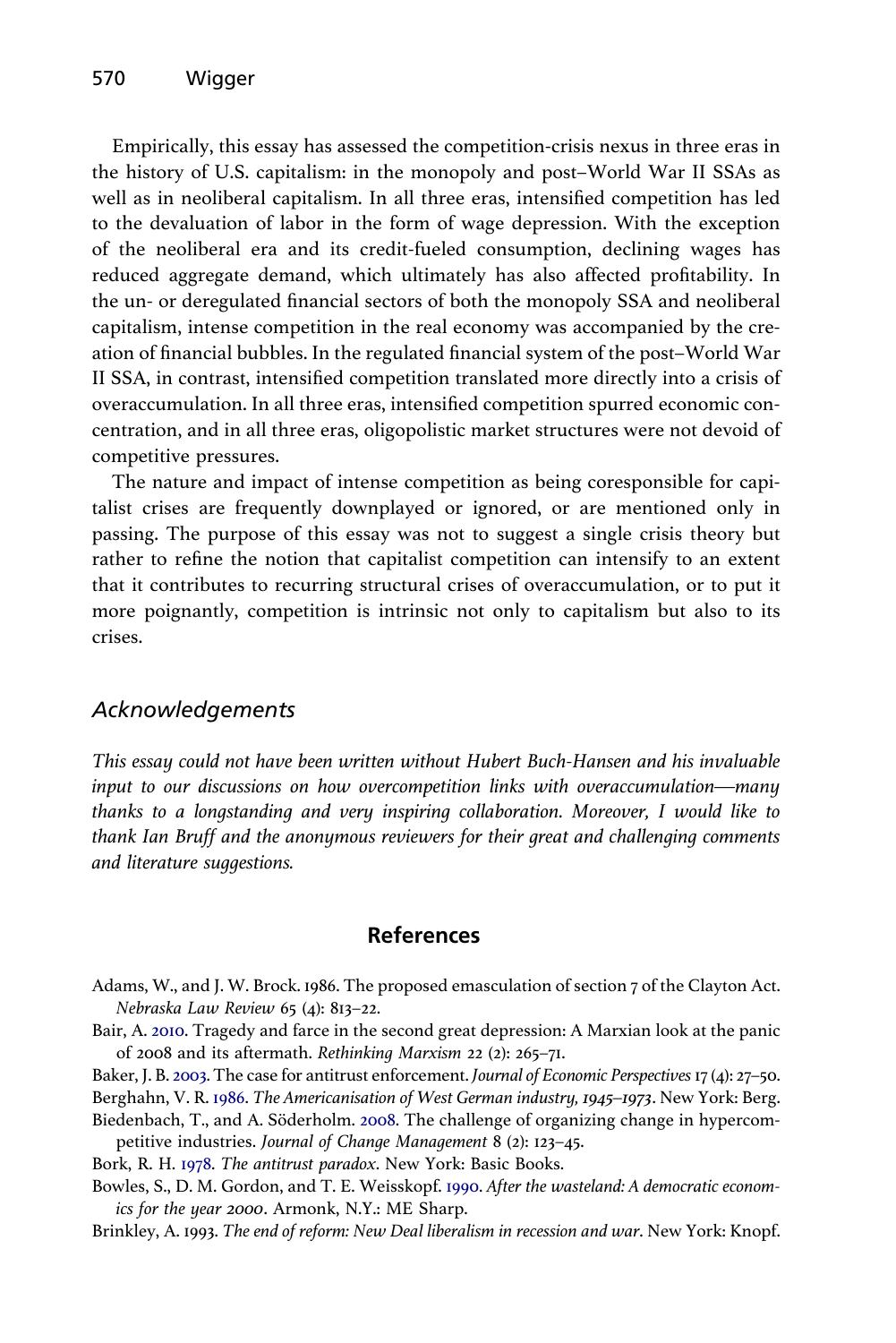- <span id="page-16-0"></span>Bruff, I. [2011.](#page-2-0) What about the elephant in the room? Varieties of capitalism, varieties in capitalism. New Political Economy 16 (4): 481–500.
- Bruner, R. F., and S. D. Carr. [2007](#page-6-0). The panic of 1907: Lessons learned from the market's perfect storm. New Jersey: John Wiley and Sons.

Clarke, S. [1994](#page-1-0). Marx's theory of crisis. New York: St. Martin's.

- Crane, D. A. [2012](#page-13-0). Has the Obama Justice Department reinvigorated antitrust enforcement? Standford Law Review 65 (13): 13-20.
- Crandal, R. W., and C. Winston. 2005. Does antitrust policy improve consumer welfare? Assessing the evidence. Journal of Economic Perspectives 17 (4): 3–26.
- Crotty, J. [1993](#page-4-0). Rethinking Marxian investment theory: Keynes-Minsky instability, competitive regime shifts and coerced investment. Review of Radical Political Economics 25 (1): 1–26.

. [2005](#page-9-0). The neoliberal paradox: The impact of destructive product market competition and "modern" financial markets on nonfinancial corporation performance in the neoliberal era. In Financialization and the world economy, ed. G. A. Epstein, 77–110. Cheltenham, UK: Edward Elgar.

. [2008](#page-8-0). If financial market competition is intense, why are financial firm profits so high? Reflections on the current "golden age" of finance. Competition & Change 12 (2): 167–83.

- D'Aveni, R. [1994.](#page-12-0) Hypercompetition: Managing the dynamics of strategic maneuvering. New York: Free Press.
- Duménil, G., and D. Lévy. 2011. The crisis of neoliberalism. Cambridge, Mass.: Harvard University Press.
- Dunn, B. [2011](#page-1-0). Marxist crisis theory and the need to explain both sides of capitalism's cyclicity. Rethinking Marxism 23 (4): 524–42.
- Durisin, B., and R. Lizzola. [2009](#page-12-0). Same as it ever was really? An empirical study of the sustainability of superior performance of public companies in the US and in Europe from 1987 to 2007. KITeS Working Paper 11, Knowledge, Internationalization, and Technology Studies, Bocconi University, Milano, Italy. ftp://ftp.repec.org/opt/ReDIF/ RePEc/cri/papers/KitesWP11.pdf.
- Farrell, D., S. Lund, C. Fölster, R. Bick, M. Pierce, and C. Atkins. [2008](#page-11-0). Mapping global capital markets. Fourth annual report of the McKinsey Global Institute. [https://www.mckinsey.](https://www.mckinsey.com/~/media/McKinsey/Global%20Themes/Global%20Capital%20Markets/Mapping%20global%20capital%20markets%20fourth%20annual%20report/MGI_Mapping_capital_markets_fourth_annual_full_Report.ashx) [com/~/media/McKinsey/Global%20Themes/Global%20Capital%20Markets/Mapping%](https://www.mckinsey.com/~/media/McKinsey/Global%20Themes/Global%20Capital%20Markets/Mapping%20global%20capital%20markets%20fourth%20annual%20report/MGI_Mapping_capital_markets_fourth_annual_full_Report.ashx) [20global%20capital%20markets%20fourth%20annual%20report/MGI\\_Mapping\\_capital\\_](https://www.mckinsey.com/~/media/McKinsey/Global%20Themes/Global%20Capital%20Markets/Mapping%20global%20capital%20markets%20fourth%20annual%20report/MGI_Mapping_capital_markets_fourth_annual_full_Report.ashx) [markets\\_fourth\\_annual\\_full\\_Report.ashx](https://www.mckinsey.com/~/media/McKinsey/Global%20Themes/Global%20Capital%20Markets/Mapping%20global%20capital%20markets%20fourth%20annual%20report/MGI_Mapping_capital_markets_fourth_annual_full_Report.ashx).
- Gaughan, P. A. [2002.](#page-6-0) Mergers, acquisitions, and corporate restructurings. New York: John Wiley and Sons.
- Glyn, A. [2006](#page-10-0). Capitalism unleashed: Finance globalization and welfare. Oxford: Oxford University Press.
- Gordon, D. [1978](#page-2-0). Up and down the long roller coaster. In U.S. capitalism in crisis, ed. R. Cherry, C. D'Onofio, C. Kurdas, T. R. Michl, F. Moseley, and M. I. Naples, 22–35. New York: Union for Radical Political Economics.
- ... 1980. Stages of accumulation and long economic cycles. In Processes of the world system, ed. I. Hopkins, and T. M. Wallerstein, 9–45. London: SAGE.
- Gordon, D., D. Edwards, and M. Reich. [1982](#page-2-0). Segmented work, divided workers. Cambridge: Cambridge University Press.

Harvey, D. [2006](#page-3-0). Limits to capital. New York: Verso.

. [2010.](#page-4-0) The enigma of capital and the crises of capitalism. London: Profile Books.

. [2011](#page-5-0). The vote to end capitalism. Reading Marx's "Capital" with David Harvey, 11 July. <http://davidharvey.org/2011/07/the-vote-to-end-capitalism/#more-929>.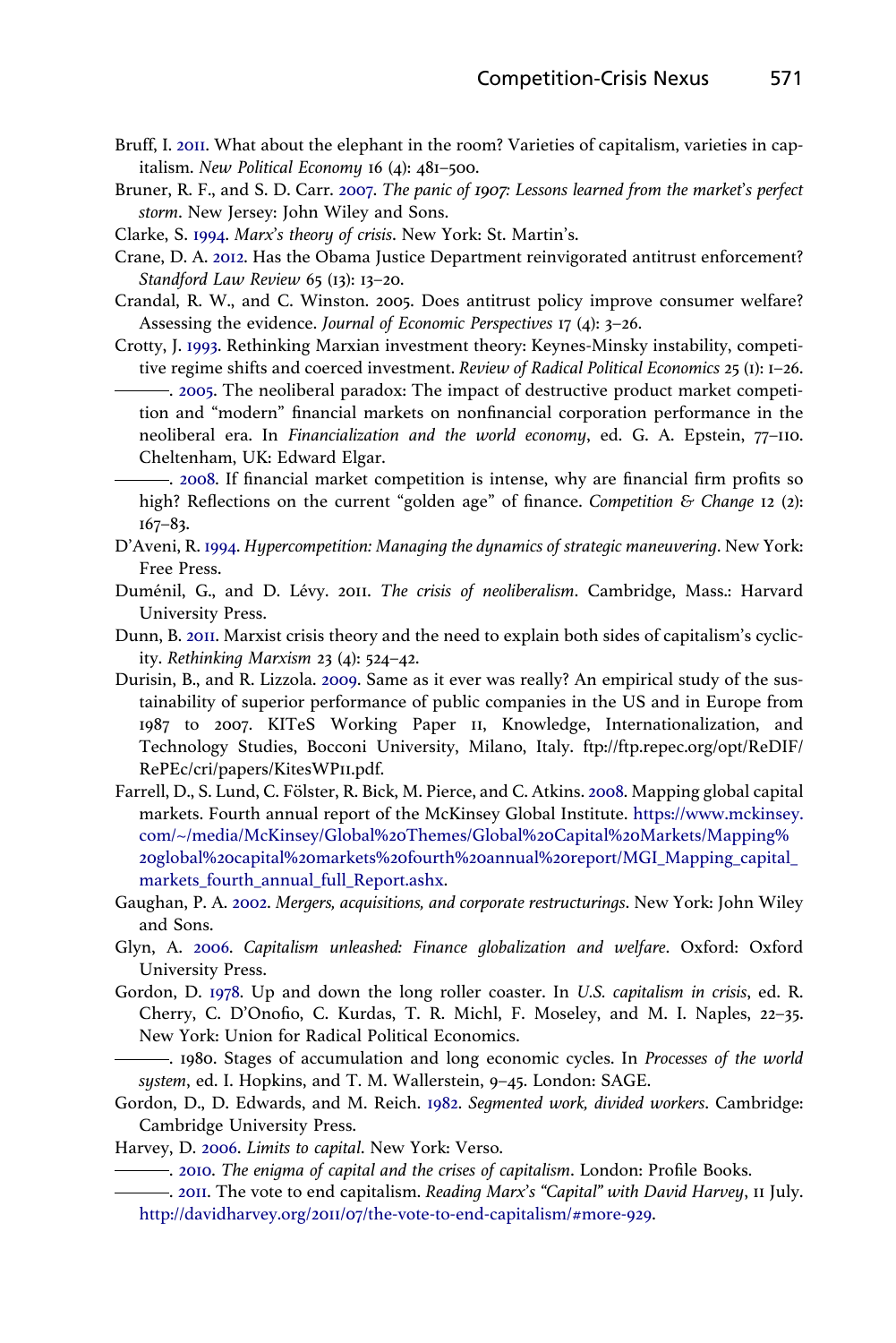<span id="page-17-0"></span>. [2016.](#page-3-0) The ways of the world. London: Profile Books.

- IMAA (Institute of Mergers, Acquisitions, and Alliances). 2014. M&A statistics. IMAA. Accessed 23 December. <http://www.imaa-institute.org/statistics-mergers-acquisitions.html>.
- Kaufman, B. E. [1993](#page-7-0). The origins and evolution of the field of industrial relations in the United States. Ithaca, N.Y.: Cornell University Press.
- Kaufman, A., and E. J. Englander. [1993](#page-8-0). Kohlberg Kravis Roberts & Co. and the restructuring of American capitalism. Business History Review 67 (1): 52–97.
- Kotz, D. M. [1994a](#page-3-0). Interpreting the social structure of accumulation theory. In Social structures of accumulation: The political economy of growth and crisis, ed. D. M. Kotz, M. Reich, and T. McDonough, 50–71. Cambridge: Cambridge University Press.
	- . [1994b](#page-2-0). The regulation theory and the social structure of accumulation approach. In Social structures of accumulation: The political economy of growth and crisis, ed. D. M. Kotz, M. Reich, and T. McDonough, 85–97. Cambridge: Cambridge University Press.
		- . [2002](#page-1-0). Globalization and neoliberalism. Rethinking Marxism 14 (2): 64–79.
	- . [2009](#page-2-0). The financial and economic crisis of 2008: A systemic crisis of neoliberal capitalism. Review of Radical Political Economics 41 (3): 305–17.

. [2013.](#page-2-0) The current economic crisis in the United States: A crisis of over-investment. Review of Radical Political Economics 45 (3): 284–94.

- Kotz, D. M., and T. McDonough. [2010](#page-2-0). Global neoliberalism and the contemporary social structure of accumulation. In Contemporary capitalism and its crises: Social structure of accumulation theory for the 21st century, ed. T. McDonough, M. Reich, and D. M. Kotz, 93-120. Cambridge: Cambridge University Press.
- Kotz, D. M., T. McDonough, and M. Reich. [1994.](#page-1-0) Social structures of accumulation: The political economy of growth and crisis. Cambridge: Cambridge University Press.
- Krippner, G. [2011](#page-11-0). Capitalizing on crisis: The political origins of the rise of finance. Cambridge, Mass.: Harvard University Press.
- Lawler, E. E., and C. G. Worley. [2006.](#page-12-0) Built to change. San Francisco: Jossey-Bass.
- Lea, G. [1999](#page-13-0). What the heck is … the Chicago School? Register, 22 November. [http://www.](http://www.theregister.co.uk/1999/11/22/what_the_heck) [theregister.co.uk/1999/11/22/what\\_the\\_heck.](http://www.theregister.co.uk/1999/11/22/what_the_heck)
- Lippit, V. D. [2005](#page-1-0). Capitalism. New York: Routledge.

-. [2010](#page-10-0). Social structure of accumulation theory. In Contemporary capitalism and its crises: Social structure of accumulation theory for the 21st century, ed. T. McDonough, M. Reich, and D. M. Kotz, 45–71. Cambridge: Cambridge University Press.

-. [2014](#page-10-0). The neoliberal era and the financial crisis in the light of SSA theory. Review of Radical Political Economics 46 (2): 141–61.

- Litan, R. E., and C. Shapiro. [2001.](#page-13-0) Antitrust policy in the Clinton Administration. In American economic policy in the 1990s, ed. J. Frankel and P. Orszag, 435–507. Cambridge, Mass.: Harvard University Press.
- Lynch, D. J. [2016](#page-14-0). US takes tougher stance on deals under Obama. Financial Times, 7 April. <http://www.ft.com/cms/s/0/62f5f1c2-fcbe-11e5-b5f5-070dca6d0a0d.html#axzz4BpQCHbKO>.
- Marx, K. [1965.](#page-3-0) Capital. Vol. 1. Moscow: Progress Publishers.
- . [1975](#page-4-0). The poverty of philosophy. Moscow: Progress Publishers.
- McDonough, T. [1994](#page-6-0). The construction of social structures of accumulation in US history. In Social structures of accumulation: The political economy of growth and crisis, ed. D. M. Kotz, T. McDonough, and M. Reich, 101–32. Cambridge: Cambridge University Press.

. [2011.](#page-9-0) Social structures of accumulation: A "punctuated" view of embeddedness. American Journal of Economics and Sociology 70 (5): 1234–47.

McDonough, T., and E. Nardone. [2006](#page-1-0). Social structures of accumulation, the regulation approach and the European Union. Competition & Change 10 (2): 200-12.